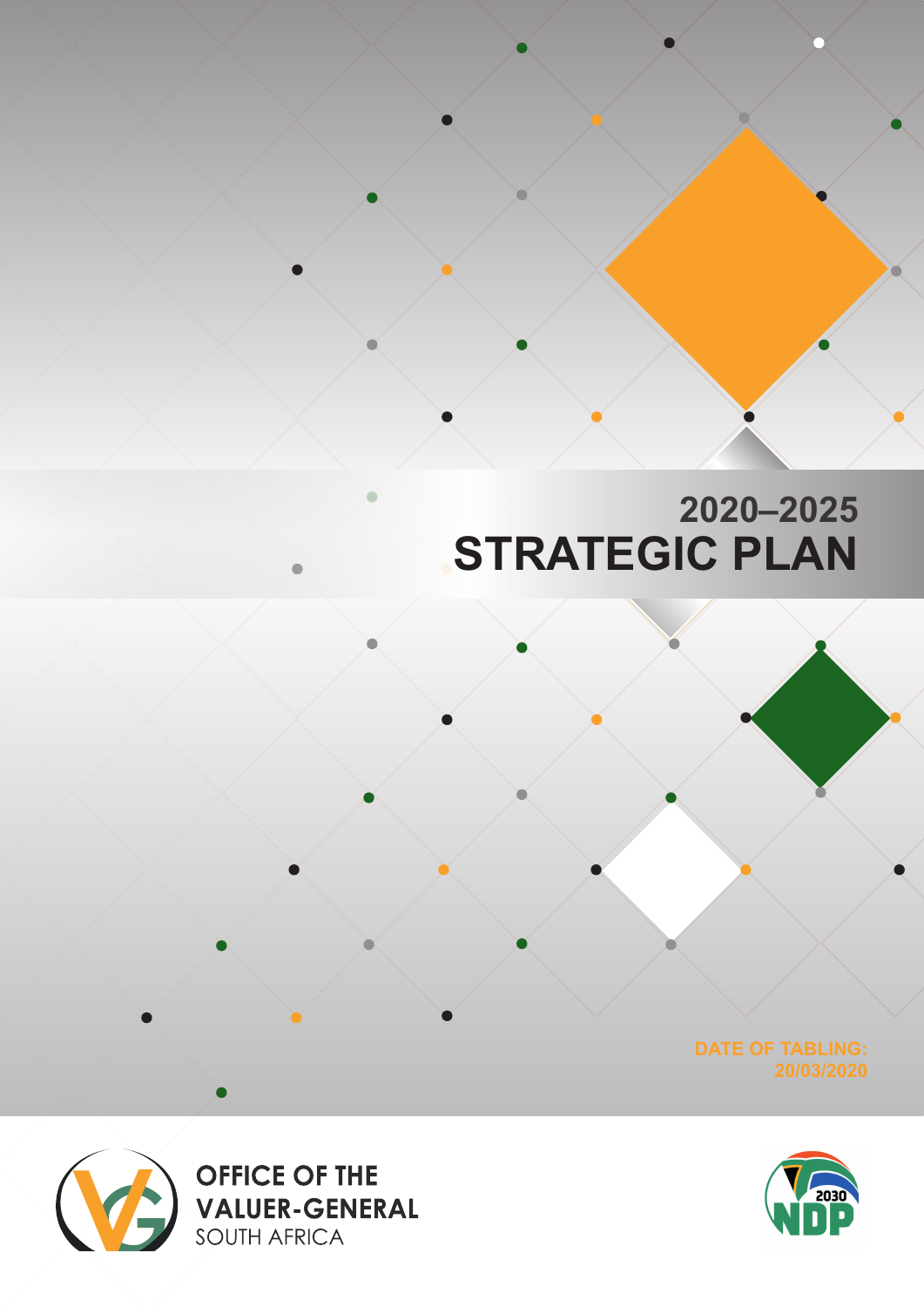OFFICE OF THE VALUER-GENERAL<br>STRATEGIC PLAN: 2020 – 2025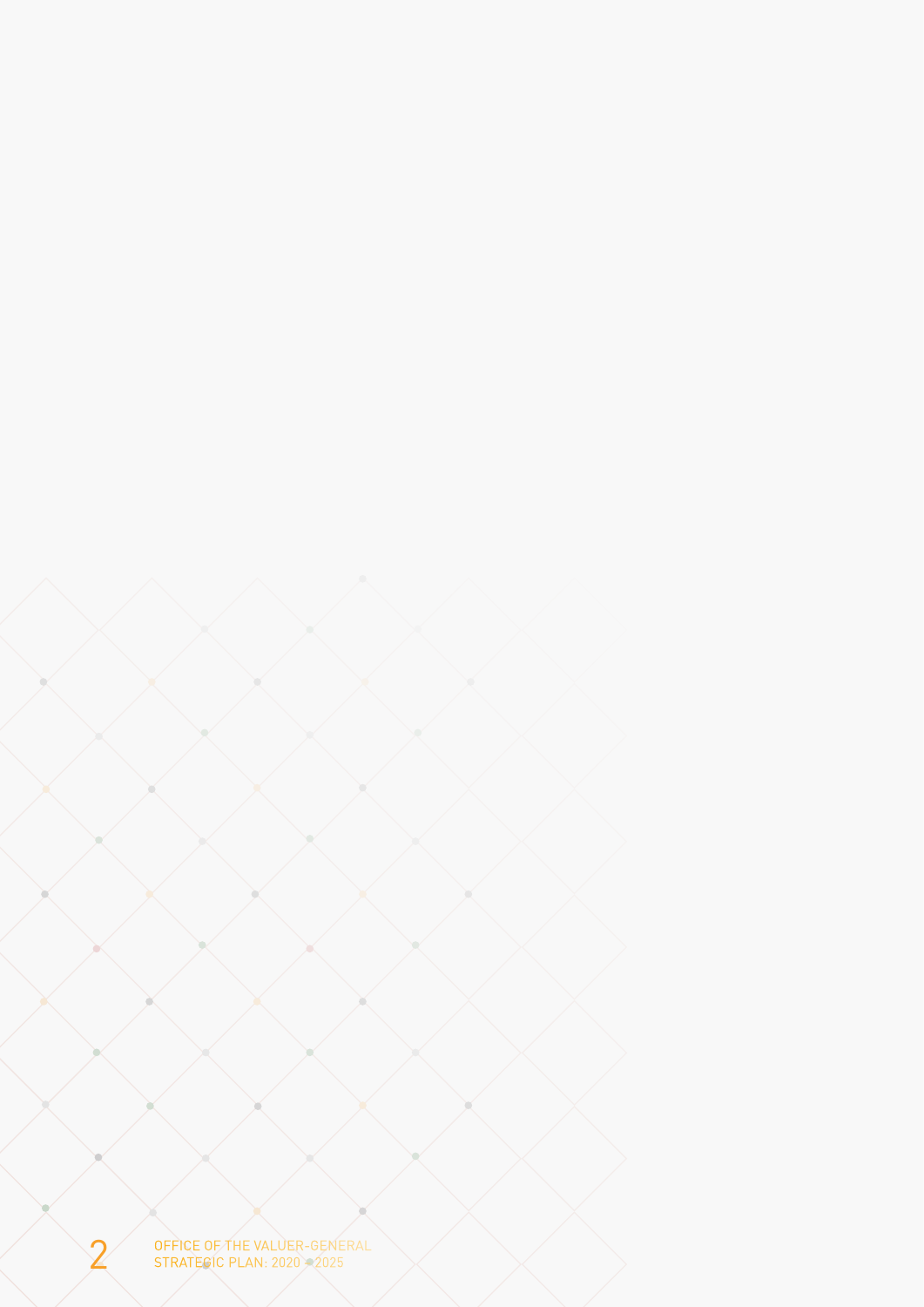# EXECUTIVE AUTHORITY STATEMENT



The South African nation continues to endeavour to resolve its challenges using constitutional instruments at its disposal. In this sixth administration of the democratic state of our country, we will see a constitutional amendment aimed at clarifying how our nation should forge ahead in ensuring equality in land relations in our country. The amended section 25 of the constitution will be given effect by institutions of state created through statutes such as the Property Valuation Act (act no.17 of 2014) which, amongst others, establishes the Office of the Valuer-General (OVG). The OVG has the mandate of supporting the programme

of Land Reform through providing independent and credible property valuation services.

During the 5 year period of this Strategic Plan, government will review, clarify and deepen the role and mandate of the Office of the Valuer-General including its approach and value determination methods, in Land Reform matters and valuations in general.

It thus gives me great pleasure to endorse this, the second Strategic Plan of the Office of the Valuer-General, and I wish the OVG team well in the execution of this important mandate.

**Mrs. AT DIDIZA, MP** Ministry of Agriculture, Land Reform and Rural Development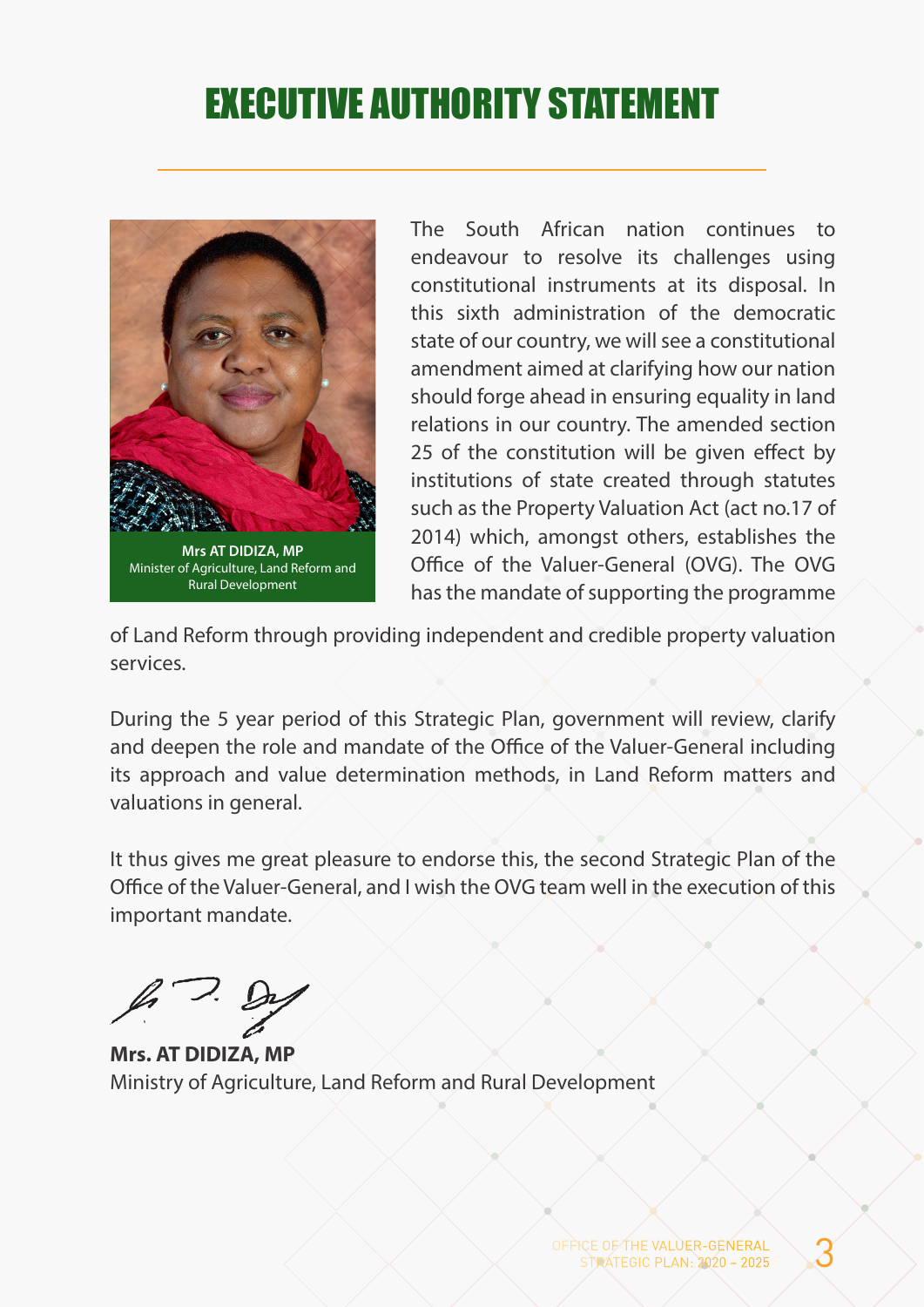# ACCOUNTING AUTHORITY STATEMENT



Office of the Valuer-General

It is my privilege and honour to, on behalf of the Office of the Valuer-General (OVG), South Africa, present this second strategic plan for the 2020-2025 period. Following a start-up period of the last strategic plan, in this 5 year period we are looking forward to strengthening the Office of the Valuer-General. This will come through strategic measures aimed at ensuring that we achieve and maintain organisational excellence.

The endeavours that we seek to undertake during this period are aimed at ensuring that we continue to facilitate Land Reform in our country through the timely provision of a credible valuation service.

I would like to take this opportunity to thank the Director-General of the Department of Rural Development and Land Reform for the support provided during the establishment of this office.

M.M. Mal

**Ms Motlatso Maloka** Office of the Valuer-General

OFFICE OF THE VALUER-GENERAL STRATEGIC PLAN: 2020 – 2025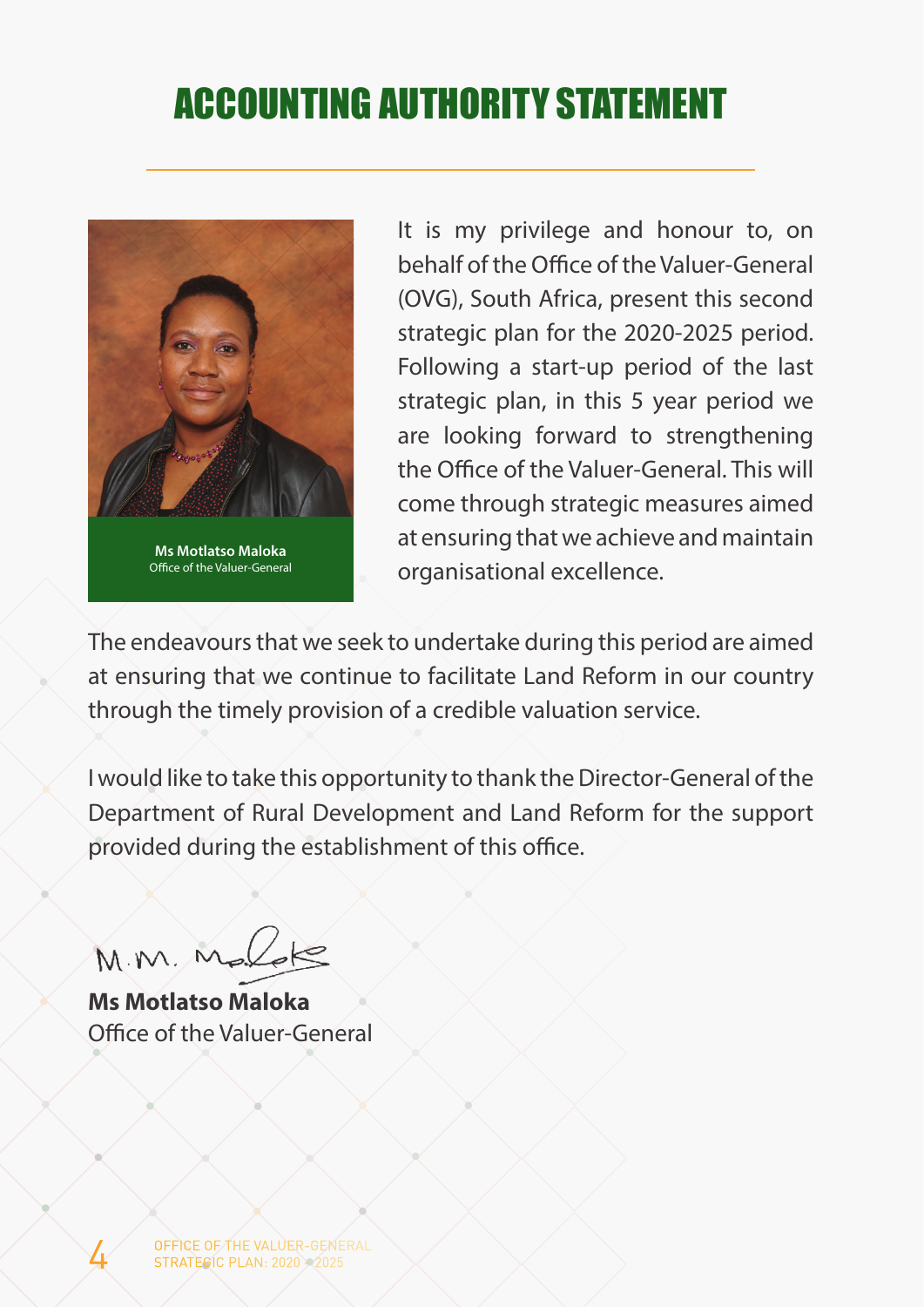# OFFICIAL SIGN-OFF

It is hereby certified that this Annual Performance Plan:

- Was developed by the management of the Office of the Valuer-General under the guidance of Mrs AT Didiza(MP);
- Takes into account all the relevant policies, legislation and other mandates for which the Office of the Valuer-General is responsible;
- Accurately reflects the Impact, Outcomes and Outputs which the Office of the Valuer-General will endeavour to achieve over the period (2020-2025).

Signature:  $\frac{1}{2}$ 

**Mr Thapelo Motsoeneng:** Chief Operating Officer (Acting)

Signature:  $M \cdot M$ . M

**Ms Motlatso Maloka:** Accounting Authority (Acting)

Approved by:

 $\mathcal{D}% _{G}=\mathcal{D}_{G}\!\left( \mathcal{A}_{G}\right) ,$ Signature:

**Mrs AT Didiza:** Executive Authority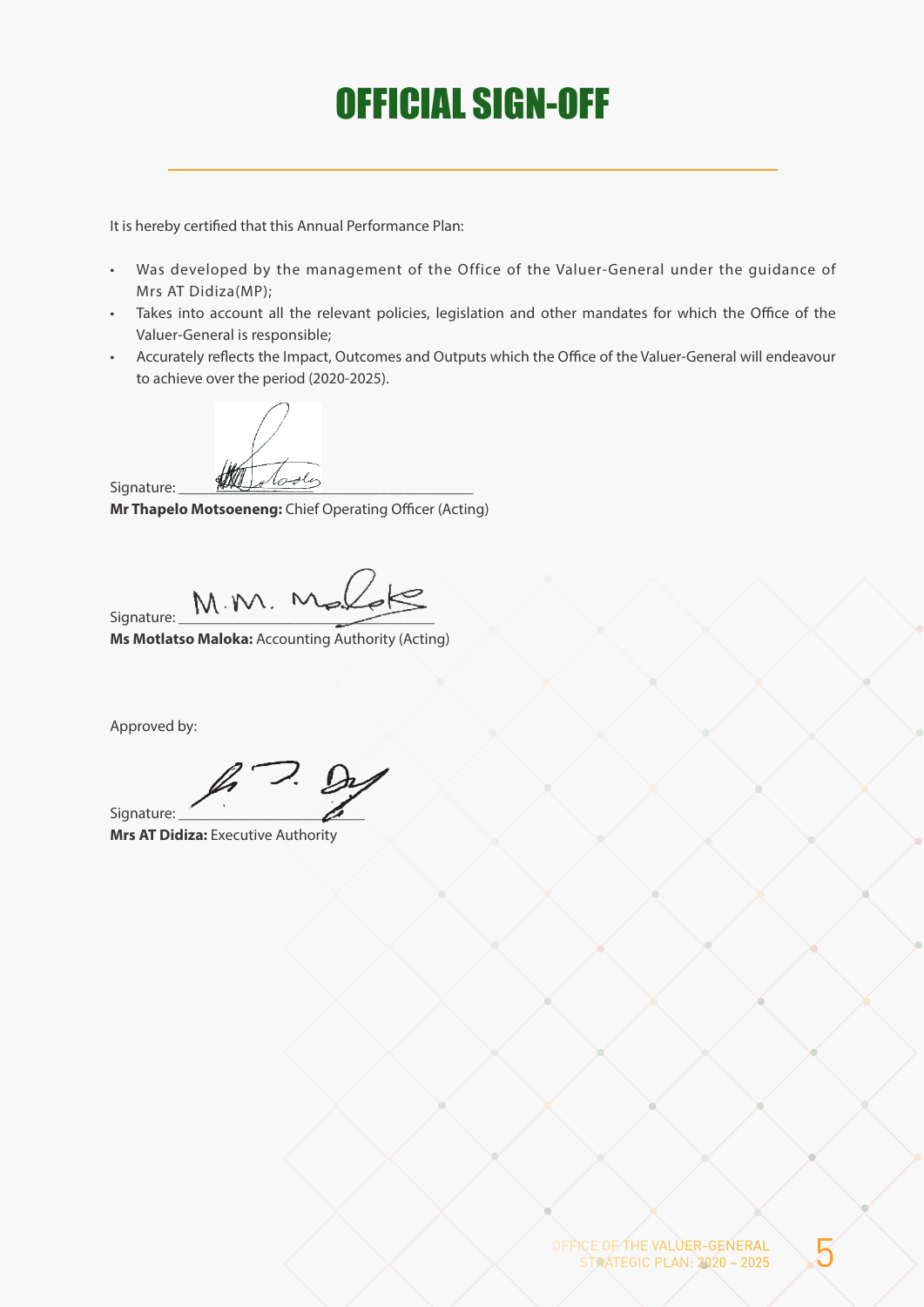# TABLE OF CONTENTS

|                  | <b>PART A: OUR MANDATE</b>                                               | 7  |
|------------------|--------------------------------------------------------------------------|----|
| 1 <sub>1</sub>   | <b>CONSTITUTIONAL MANDATE</b>                                            | 8  |
| 2.               | <b>LEGISLATIVE AND POLICY MANDATES</b>                                   | 8  |
| 3.               | INSTITUTIONAL POLICIES AND STRATEGIES OVER THE FIVE YEAR PLANNING PERIOD | 9  |
| 4.               | <b>RELEVANT COURT RULINGS</b>                                            | 10 |
|                  | <b>PART B: OUR STRATEGIC FOCUS</b>                                       | 11 |
| 5.               | <b>VISION</b>                                                            | 12 |
| 6.               | <b>MISSION</b>                                                           | 12 |
| 7.7 <sub>1</sub> | <b>VALUES</b>                                                            | 12 |
| $8^{\circ}$      | <b>SITUATIONAL ANALYSIS</b>                                              | 13 |
| 8.1.             | EXTERNAL ENVIRONMENT ANALYSIS                                            | 13 |
| 8.2.             | <b>INTERNAL ENVIRONMENT ANALYSIS</b>                                     | 15 |
|                  |                                                                          |    |
|                  | <b>PART C: MEASURING OUR PERFORMANCE</b>                                 | 16 |
| 9.               | <b>INSTITUTIONAL PERFORMANCE INFORMATION</b>                             | 17 |
| 9.1.             | <b>MEASURING THE IMPACT</b>                                              | 17 |
| 9.2.             | <b>MEASURING OUTCOMES</b>                                                | 17 |
| 9.3.             | EXPLANATION OF PLANNED PERFORMANCE OVER THE FIVE YEAR PLANNING PERIOD    | 17 |
| 10.              | <b>KEY RISKS</b>                                                         | 18 |
|                  |                                                                          |    |
|                  | <b>PART D: TECHNICAL INDICATOR DESCRIPTION (TID)</b>                     | 19 |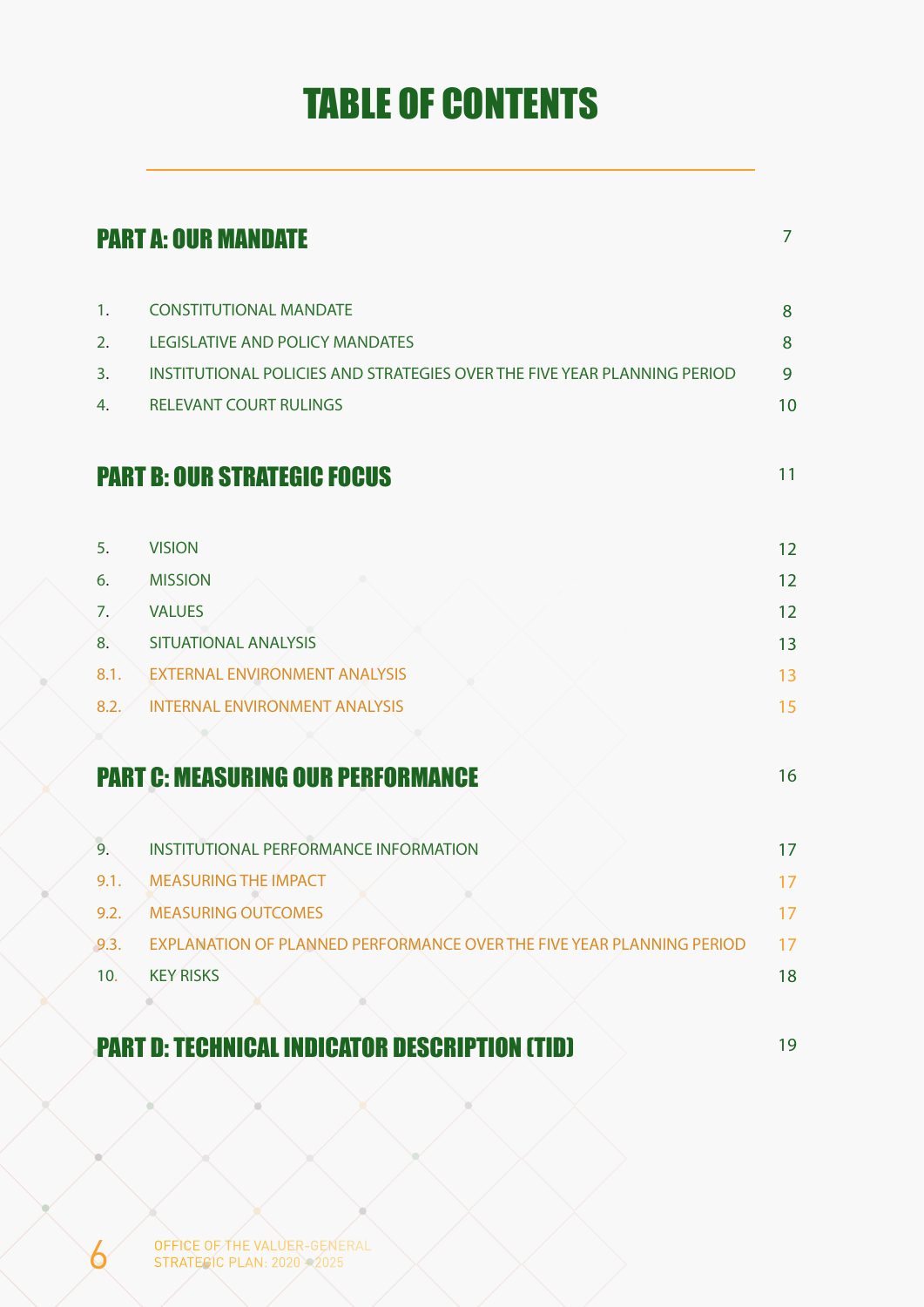## **PART A** OUR MANDATE

 $\bullet$ 

 $\Box$ 

 $\sqrt{2}$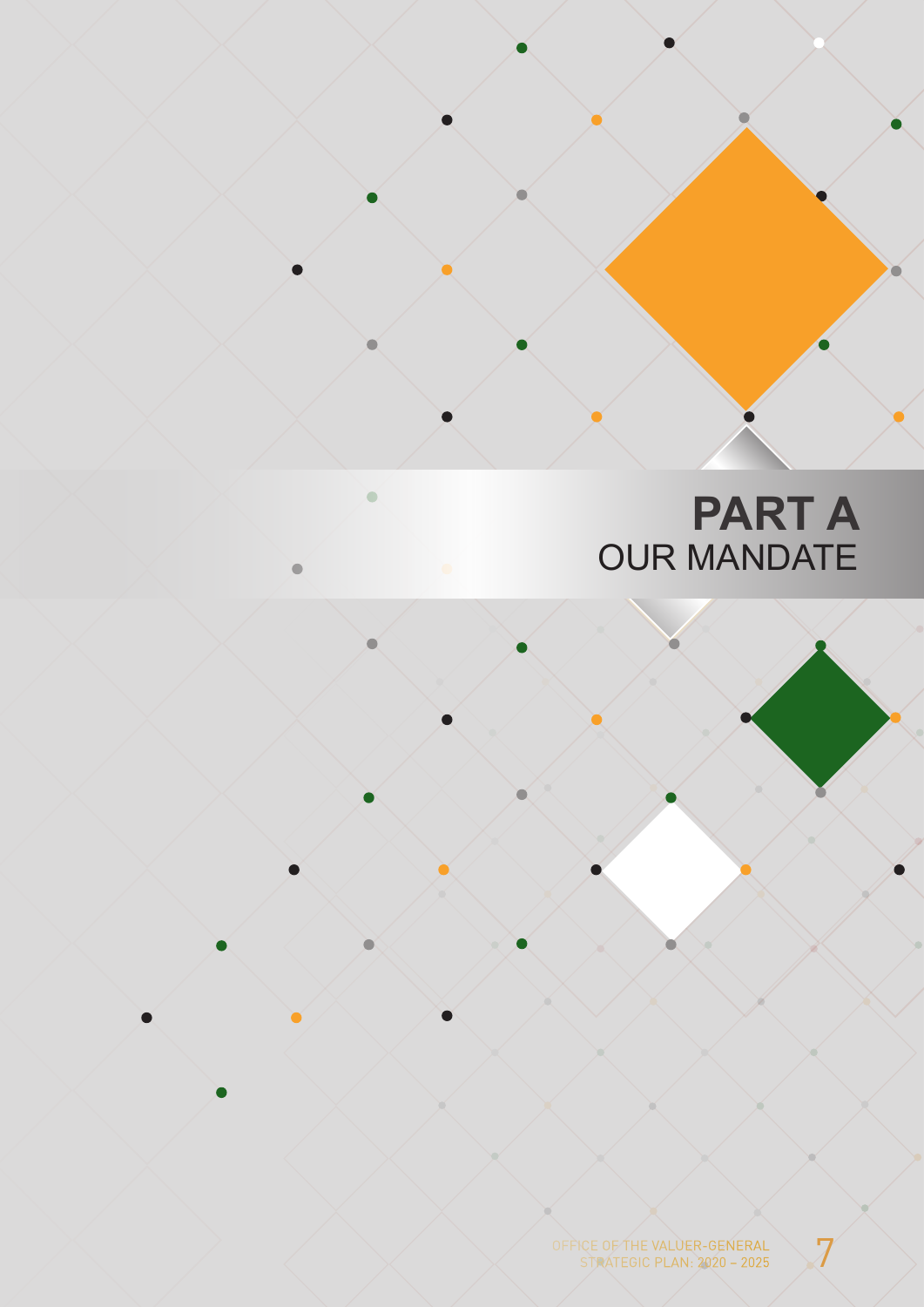# PART A: OUR MANDATE

### **1. CONSTITUTIONAL MANDATE**

The constitutional mandate of the Office of the Valuer-General is derived from section 25 of the Constitution of the Republic of South Africa, 1996 (the property clause), which provides for (a) the protection of property; (b) expropriation for a public purpose or in the public interest, subject to the payment of compensation; (c) the nation's commitment to land reform and the provision of equitable access to South Africa's natural resources, with specific reference also to the three land reform programmes (redistribution, tenure reform and restitution); and (d) the taking by the state of legislative and other measures to achieve land and other natural resources reform.

#### **2. LEGISLATIVE AND POLICY MANDATES**

The Office of the Valuer-General discharges its legislative mandate by implementing its foundational act, the Property Valuation Act, 2014 (Act 17 of 2014), which determines that the Office of the Valuer-General must be impartial, exercise its powers and perform its functions, and is accountable to the Minister of Rural Development and Land Reform. The Act states that the Office of the Valuer-General must value all land to be acquired for land reform purposes in accordance with a prescribed set of criteria based on section 25(3) of the Constitution. In addition, the Office of the Valuer-General may, in its discretion, when requested to do so by a national or provincial government department, determine the market value of property to be acquired or disposed of by such government department. The Valuer-General may make recommendations to the Minister of Rural Development and Land Reform relating to criteria, procedures and guidelines, and compliance monitoring. Such recommendations, and any other matters the Office of the Valuer-General is required or permitted to determine in terms of the Act, may be published as regulations by the Minister of Rural Development and Land Reform.

The Valuer-General, valuers appointed as staff members of the Office of the Valuer-General and external valuers contracted to perform valuations in accordance with the Property Valuation Act, 2014 (Act 17 of 2014) must comply with the following Acts to the extent that they provide for matters pertaining to valuation and valuers:

- Expropriation Act, 1975 (Act 63 of 1975)
- Property Valuers Profession Act, 2000 (Act 47 of 2000) (administered by the Department of Public Works)
- Council for the Built Environment Act, 2000 (Act 43 of 2000) (administered by the Department of Public Works)
- Local Government: Municipal Property Rights, 2004 (Act 6 of 2004) (administered by the Department of Cooperative Governance).

The Office of the Valuer-General must also comply with the provisions relating to land reform and the acquisition, management and disposal of land by national and provincial government departments, as contained in the following Acts:

- Abolition of Certain Title Conditions Act, 1999 (Act 43 of 1999)
- Communal Property Associations Act, 1996 (Act 28 of 1996)
- Conversion of Certain Rights into Leasehold Act, 1988 (Act 81 of 1988)
- Deeds Registries Act, 1937 (Act 47 of 1937)
- Distribution and Transfer of Certain State Land Act, 1993 (Act 119 of 1993)

OFFICE OF THE VALUER-GENERAL STRATEGIC PLAN: 2020 – 2025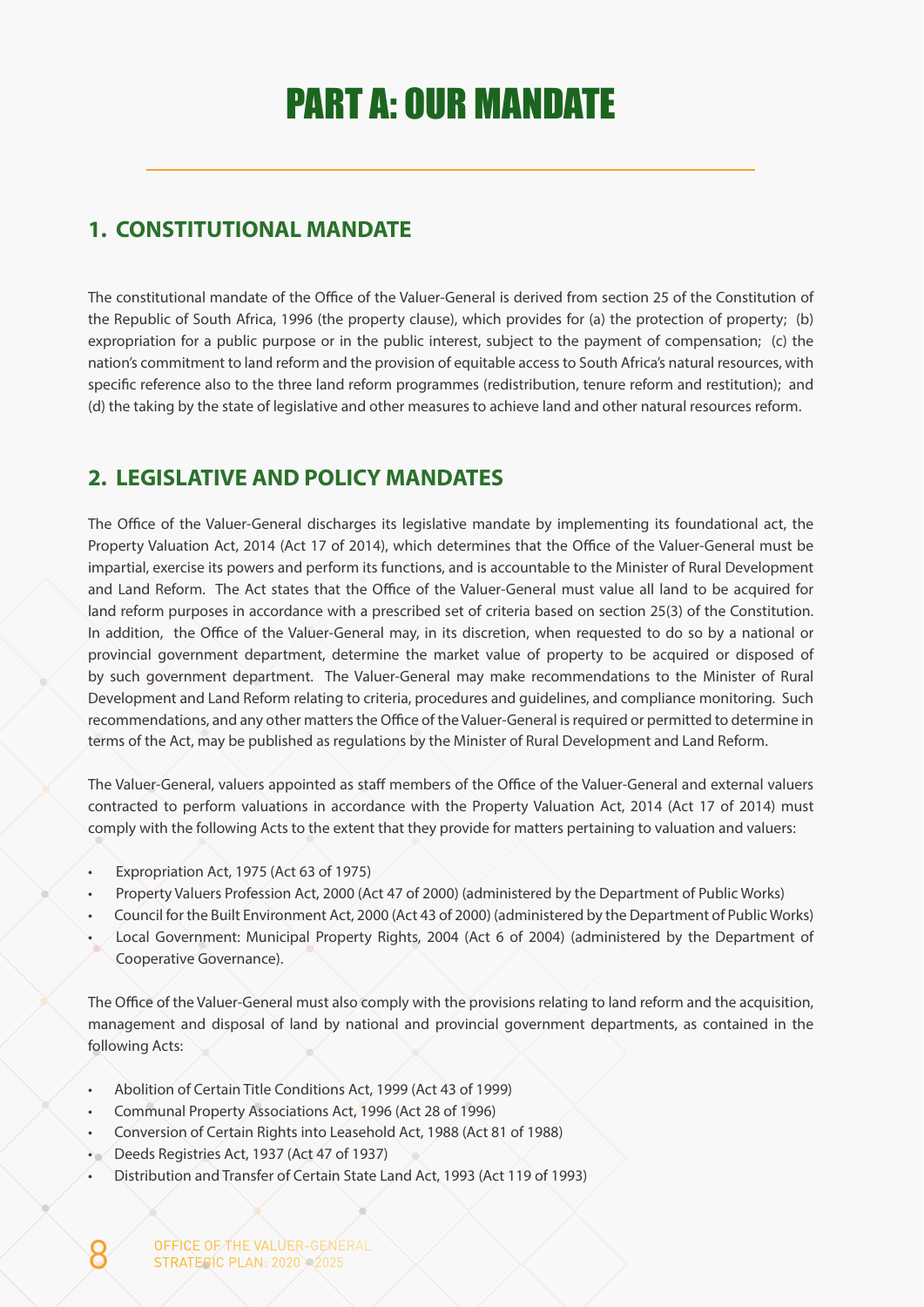- Extension of Security of Tenure Act, 1997 (Act 62 of 1997)
- Geomatics Profession Act, 2013 (Act 19 of 2013)
- Government Immovable Asset Management Act, 2007 (Act 19 of 2007)
- Interim Protection of Informal Land Rights Act, 1996 (Act 31 of 1996)
- Kimberley Leasehold Conversion to Freehold Act, 1961 (Act 40 of 1961)
- KwaZulu-Natal Ingonyama Trust Act, 1994 (Act 3 of 1994)
- Land Reform (Labour Tenants) Act, 1996 (Act 3 of 1996)
- Land Administration Act, 1995 (Act 2 of 1995)
- Land Survey Act, 1997 (Act 8 of 1997)
- Land Reform: Provision of Land and Assistance Act, 1993 (Act 126 of 1993)
- Land Titles Adjustment Act, 1993 (Act 111 of 1993)
- Planning Profession Act, 2002 (Act 36 of 2002)
- Provincial State Land Acquisition, Management and Disposal legislation
- Restitution of Land Rights Act, 1994 (Act 22 of 1994)
- Sectional Titles Act, 1986 (Act 95 of 1986)
- Spatial Data Infrastructure Act, 2003 (Act 54 of 2003)
- Spatial Planning and Land Use Management Act, 2013 (Act 16 of 2013)
- State Land Disposal Act, 1961 (Act 48 of 1961)
- Town and Regional Planners Act, 1984 (Act 19 of 1984)
- Transformation of Certain Rural Areas Act, 1998 (Act 94 of 1998)
- Upgrading of Land Tenure Rights Act, 1991 (Act 112 of 1991)

The Office of the Valuer-General must also comply with all relevant provisions of key transversal national Acts such as the -

- Public Finance Management Act, 1999 (Act 1 of 1999)
- Public Service Act, 1994 (Proclamation 103 published in Government Gazette 15791 of 3 June 1994)

*(Certain administrative legislation is included in this list as it is deemed to have strategic relevance during the start-up phase of the organisation)*

### **3. INSTITUTIONAL POLICIES AND STRATEGIES OVER THE FIVE YEAR PLANNING PERIOD**

The Office of the Valuer-General's policy mandates derive largely from the following key policies:

- National Development Plan (2011): Chapter 6 (an Integrated and Inclusive Rural Economy) provides, in respect of land reform, amongst others, for a model that will enable the more rapid transfer of agricultural land to black beneficiaries and the establishment of an institution that must monitor land markets against instances of corruption, speculation and undue opportunism.
- White Paper on South African Land Policy (1997): the land reform programme consists of three components: restitution, redistribution and tenure reform. A fourth component, land development, was subsequently added by Government.
- Green Paper on Land Reform (2011): In order to attain the long-term goal of development, defined as shared growth and prosperity, relative income equality, full employment and cultural progress, provision is made for the establishment and operationalisation of the statutory office of the Land Valuer-General that would be responsible for the determination of fair and consistent land values for land reform purposes.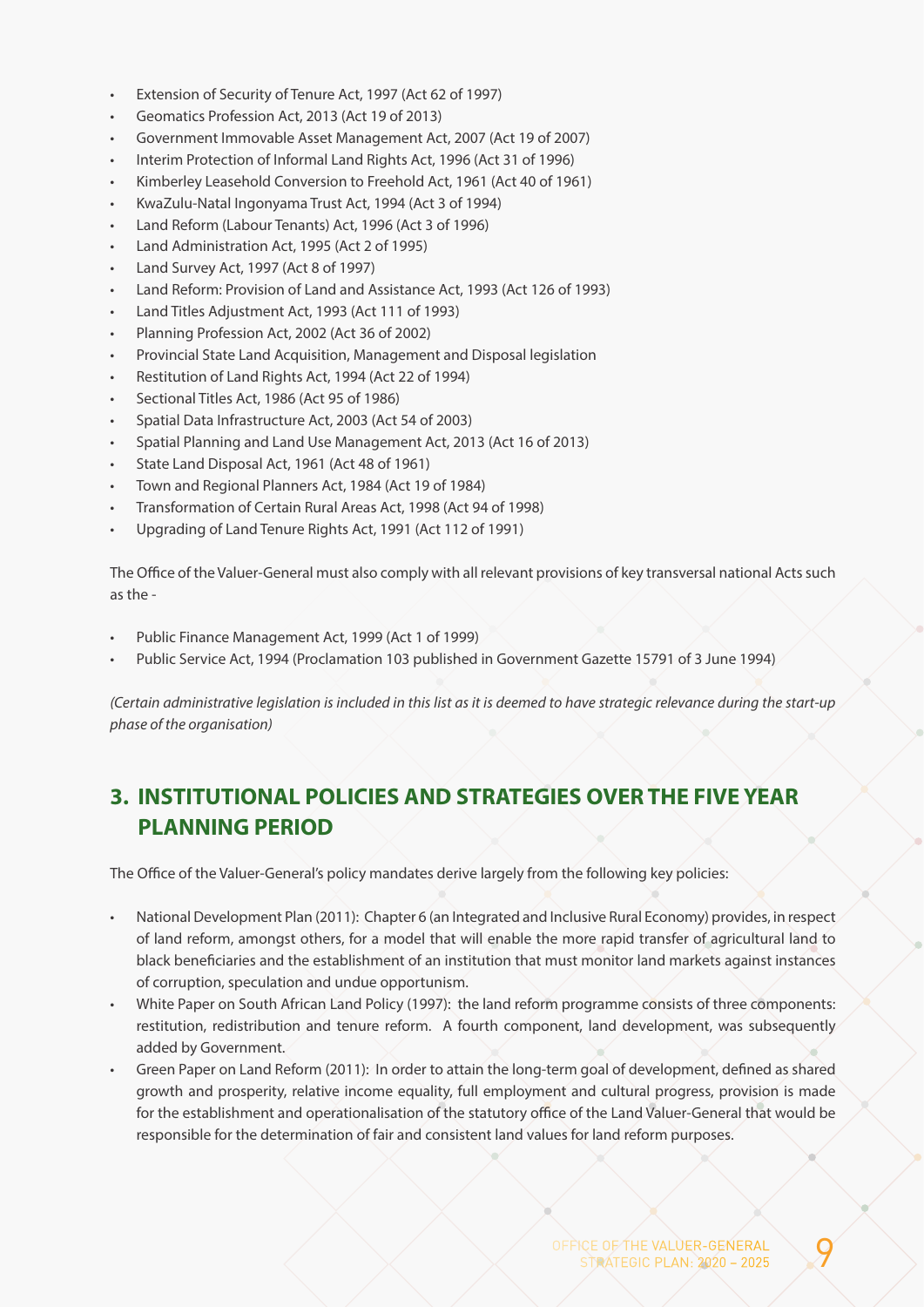- Policy Framework for Land Acquisition and Land Valuation in a Land Reform Context and for the Establishment of the Office of the Valuer-General (2012): The protection of the public interest in land acquisition and property transactions is the overarching rationale for the establishment of the Office of the Valuer-General, whose broad mandate includes both land reform valuations as well as valuation and property advisory services across the entire government system.
- The Office of the Valuer-General must comply with all national and provincial policies that provide in one way or another for matters that impact on the operationalisation of, and the exercise of powers, performance of functions and the execution of responsibilities, by the Office of the Valuer-General. These include, but are not limited to, policies that are administered by the Department of Rural Development and Land Reform and the Department of Public Works.

### **4. RELEVANT COURT RULINGS**

The following court cases may impact on the operations, exercise of powers, performance of functions or execution of responsibilities by the Office of the Valuer-General:

- Vriendschap Boerdery & Others / Emakhasaneni Community claim: Case No LCC 03/ 2009
- KBG Estate (PTY) LTD & Others/ Entembeni Community claim: Case No 230/ 2009
- Nico Willem Harris & Others: Case No LCC 82/ 2011
- Moloto Community Restitution claim: Case No LCC 204/2010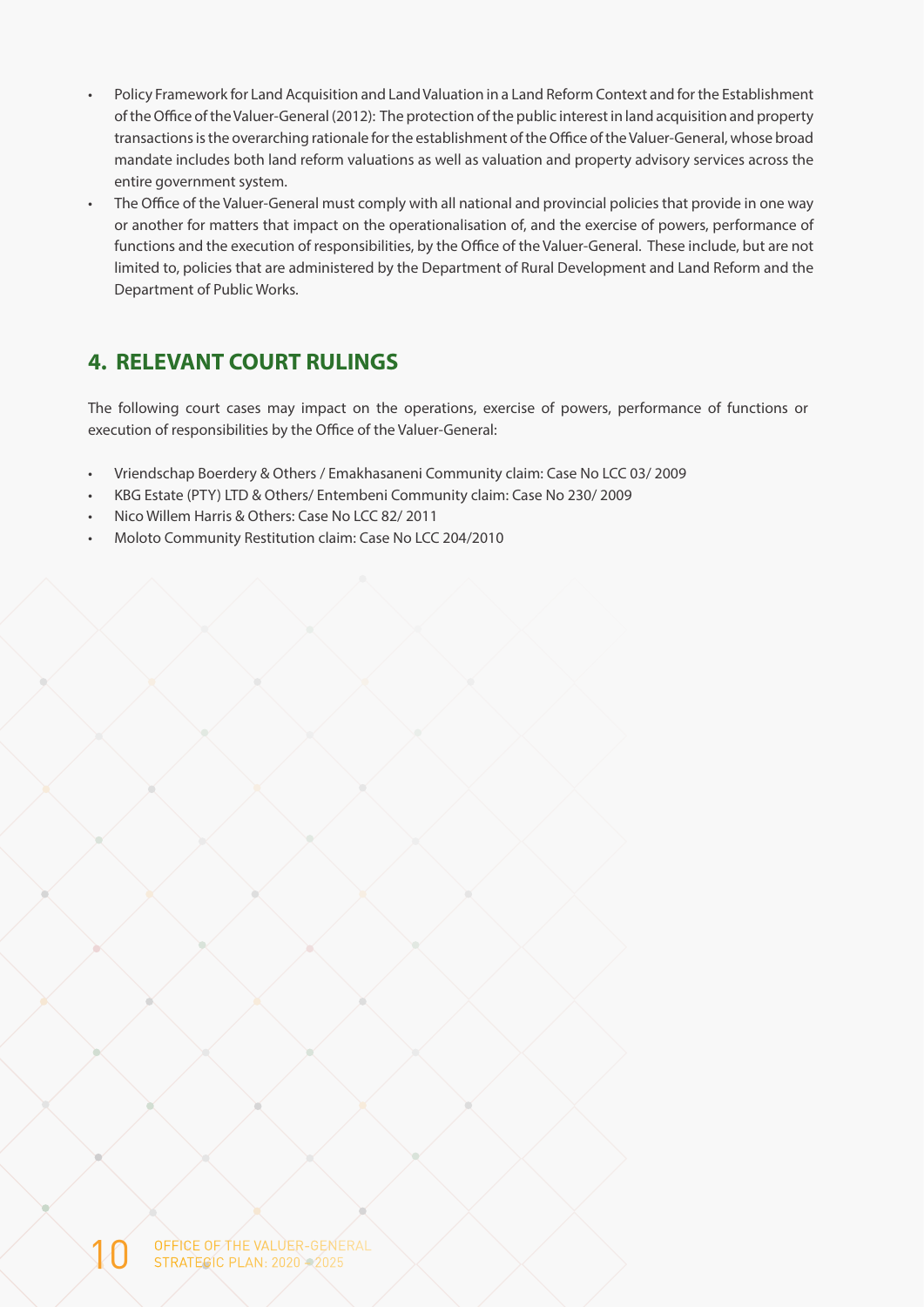## **PART B** OUR STRATEGIC FOCUS

 $\bullet$ 

 $\sqrt{2}$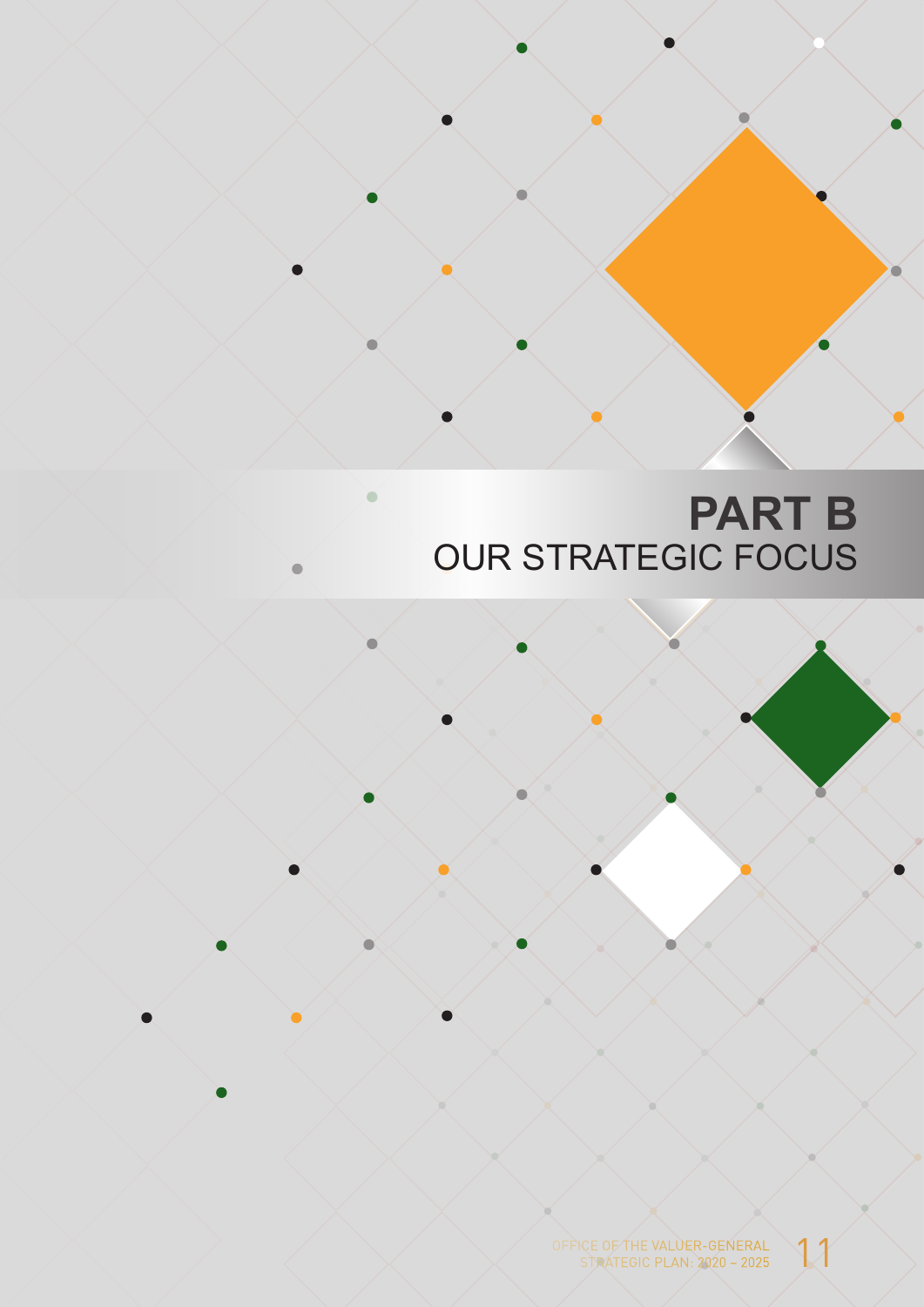# PART B: OUR STRATEGIC FOCUS

### **5. VISION**

To be recognised in the market as the centre of excellence and innovation in respect of all property valuation with primary focus on land reform

#### **6. MISSION**

- Support land reform by providing impartial, efficient, just and equitable valuation services for all land reform related matters in country.
- Promote accurate professional valuation by informing , communicating and monitoring adherence to the criteria and guidelines applicable to land reform valuations
- Enhance efficiency and accuracy of valuation through the development of innovative tools and processes including a database of property value data accessible to the valuation profession as a whole
- Provide impartial, efficient, equitable and accurate general valuation services on behalf of government department

#### **7. VALUES**

- Professionalism and accountability
- Respect and integrity (ethics and honesty)
- Courtesy and compassion
- People centred service standards
- **Effective communication and transparency**
- **Efficiency**
- Delivery focus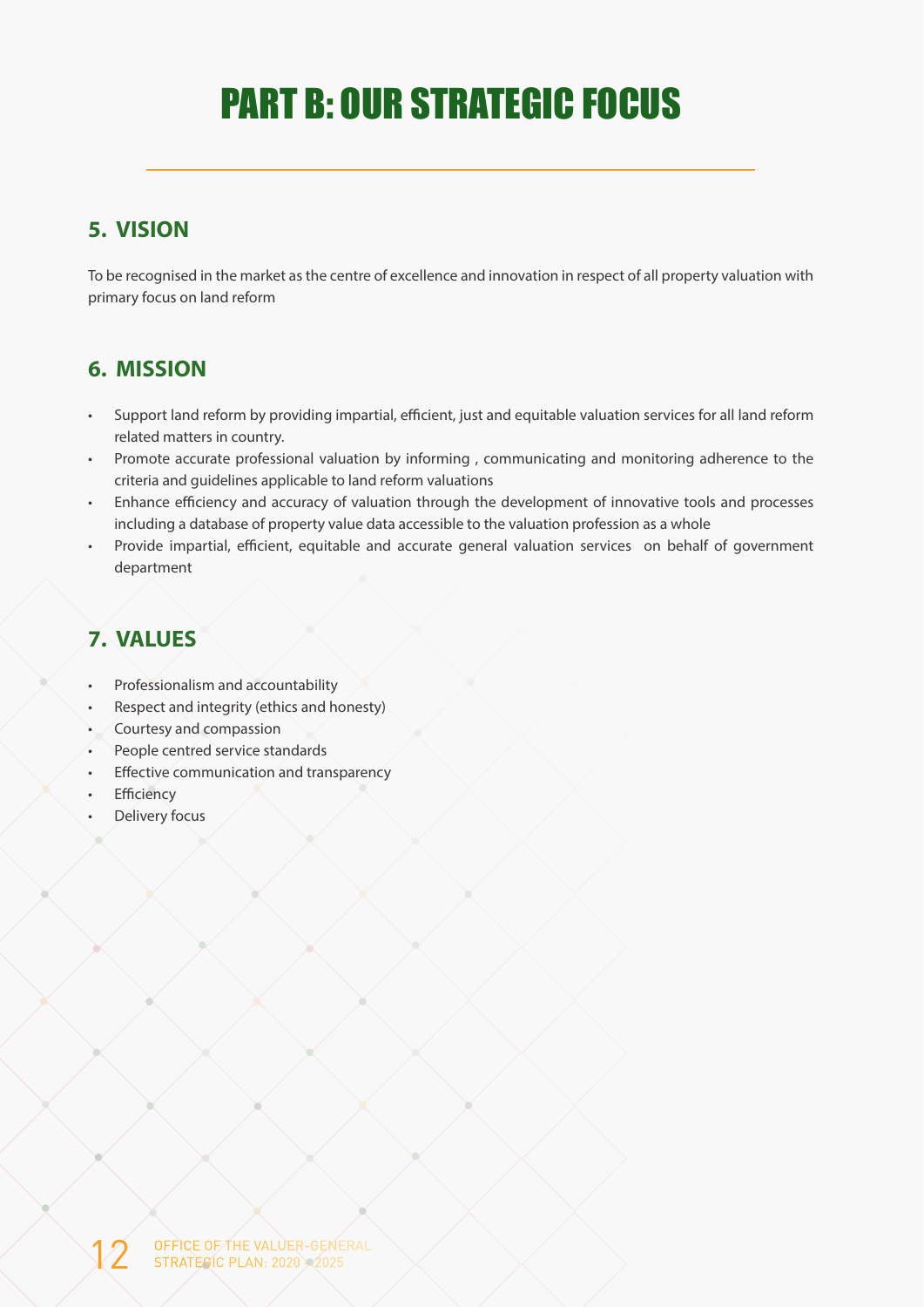### **8. SITUATIONAL ANALYSIS**

#### **8.1. External Environment Analysis**

|                   | <b>Political environment</b>                                                                                                                                                                                                                                                | <b>Technological environment</b>                                                                                                                                                                                                                                                                                                                                              |
|-------------------|-----------------------------------------------------------------------------------------------------------------------------------------------------------------------------------------------------------------------------------------------------------------------------|-------------------------------------------------------------------------------------------------------------------------------------------------------------------------------------------------------------------------------------------------------------------------------------------------------------------------------------------------------------------------------|
|                   | Land reform is a politically charged and sensitive<br>issue in South Africa, particularly given the slow<br>pace and costs incurred by government to-date.                                                                                                                  | There is currently a lack of a centralized<br>nationwide comprehensive, reliable and collated<br>hub of property data, and the OVG is expected<br>to address this need. Technology will need to<br>support, for example, data management systems<br>relevant to property valuations such as data<br>mining functionality according to sales prices,<br>land use per district. |
|                   | Land ownership patterns continue to be racially<br>skewed, and a greater sense of urgency is<br>building around the issue of land reform.                                                                                                                                   | Availability of appropriate technology platform<br>for data administration, storage, back up, disaster<br>recovery for future use needs to be considered<br>as this will be critical to creating an enabling and<br>supportive business environment for the OVG.                                                                                                              |
|                   | On the 27th of February 2018 a motion was<br>adopted by the National Assembly to consider<br>amending the Constitution with respect to<br>expropriation of land without compensation.                                                                                       | The availability, relevance, adaptability and cost<br>$\qquad \qquad -$<br>of a valuations system / software will be a factor<br>in the OVG.                                                                                                                                                                                                                                  |
|                   | Land ownership is a particularly emotive issue<br>and there is a need to delicately balance the<br>interests of the public at large and those of the<br>country's economic stability.                                                                                       |                                                                                                                                                                                                                                                                                                                                                                               |
| $\qquad \qquad -$ | Increased scrutiny of valuation processes<br>and outcomes can be expected given this<br>context, and it becomes critical to ensure<br>valuation outcomes are beyond reproach and<br>professionally defendable, particularly where<br>there may be a higher litigation risk. |                                                                                                                                                                                                                                                                                                                                                                               |
|                   | Legislation already provides certain key<br>interpretations and definitions (for example the<br>definition of "value" in the context of the PVA)<br>that need to be factored into all valuations,<br>some of which may be poorly understood by the<br>general public.       |                                                                                                                                                                                                                                                                                                                                                                               |
|                   | The South African Council for the Property<br>Valuers Profession (SACPVP) will continue to<br>regulate the profession as a whole, but close co-<br>operation with the OVG will be necessary.                                                                                |                                                                                                                                                                                                                                                                                                                                                                               |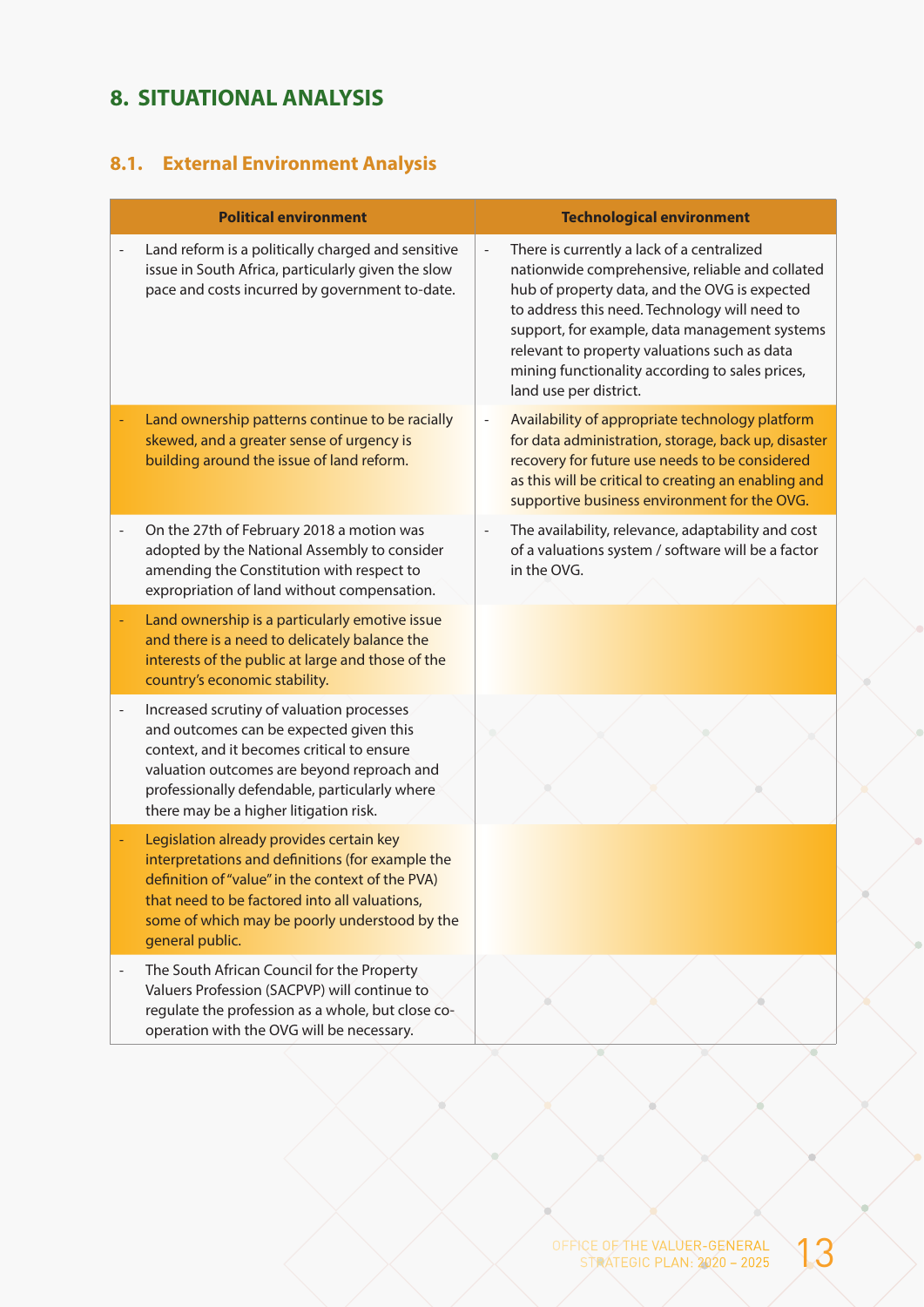| <b>Economic environment</b> |                                                                                                                                                                                                                                                                                                                                                                                                                                                                                     | <b>Transformational, governance and legislative</b><br>environment                                                                                                                                                                                                                                                                                                                                         |  |
|-----------------------------|-------------------------------------------------------------------------------------------------------------------------------------------------------------------------------------------------------------------------------------------------------------------------------------------------------------------------------------------------------------------------------------------------------------------------------------------------------------------------------------|------------------------------------------------------------------------------------------------------------------------------------------------------------------------------------------------------------------------------------------------------------------------------------------------------------------------------------------------------------------------------------------------------------|--|
|                             | OVG will necessarily be reliant on appropriations<br>from National Revenue Fund (NRF) for funding<br>of operations (administration) and the execution<br>of its mandatory valuations (this is a direct<br>consequence of the PVA provisions).                                                                                                                                                                                                                                       | As an entity established and funded by<br>government, the OVG will be subject to the<br>provisions of the Public Finance Management<br>Act (PFMA). The PFMA legal framework can be<br>considered complex, with a high compliance<br>requirement. There will also be a high degree of<br>public scrutiny of audit outcomes. The Auditor-<br>General will conduct the annual regulatory audit<br>of the OVG. |  |
|                             | Slower SA economic growth has resulted in<br>pressure on the fiscus, which is the source of the<br>funds to be appropriated to the OVG. Therefore,<br>the OVG will be sensitive to the levels of funding<br>available from government, ultimately impacting<br>on the extent to which the OVG mandate is<br>achievable.                                                                                                                                                             | Legal interpretation of the PVA may result in<br>different views / opinions with respect to the<br>specific role and mandate of the OVG, potentially<br>leading to exposure to court challenges.                                                                                                                                                                                                           |  |
| $\overline{\phantom{a}}$    | The property market is volatile and this may<br>increase the risk that the OVG will be called upon<br>to defend a valuation in the context of fluctuating<br>and unpredictable economic circumstances                                                                                                                                                                                                                                                                               | The PVA Regulations were gazette by the<br>Minister in the 2018/19 financial year.                                                                                                                                                                                                                                                                                                                         |  |
|                             | <b>Social environment</b>                                                                                                                                                                                                                                                                                                                                                                                                                                                           | <b>Environmental factors</b>                                                                                                                                                                                                                                                                                                                                                                               |  |
| $\overline{\phantom{m}}$    | In line with the political issues already mentioned<br>above, the issue of land ownership is a social<br>problem in that it affects citizens' perceived social                                                                                                                                                                                                                                                                                                                      | Marginal land, where it forms part of Land<br>Reform, may come under increased pressure.<br>Valuation of agricultural land will need to take                                                                                                                                                                                                                                                               |  |
|                             | status and rights. Although the OVG is not the<br>main driver of land reform (this is the domain of<br>the Department of Agriculture, Land Reform and<br>Rural Development), it is worthwhile considering<br>the social context in which the OVG will need to<br>operate and how this might impact the strategy.                                                                                                                                                                    | into account the complexities of accelerating<br>Ó<br>climate change and water scarcity.                                                                                                                                                                                                                                                                                                                   |  |
|                             | Land reform typically targets rural land and, if<br>well-executed, has the potential to create many<br>new jobs and improve the lives of communities<br>previously excluded from land ownership.<br>However, agricultural land reform, if executed<br>poorly, can create new social problems such as<br>food scarcity and increased food prices. Farming<br>enterprises may undergo economic pressures,<br>with a resulting knock-on social effect of job<br>losses in the country. |                                                                                                                                                                                                                                                                                                                                                                                                            |  |

14 OFFICE OF THE VALUER-GENERAL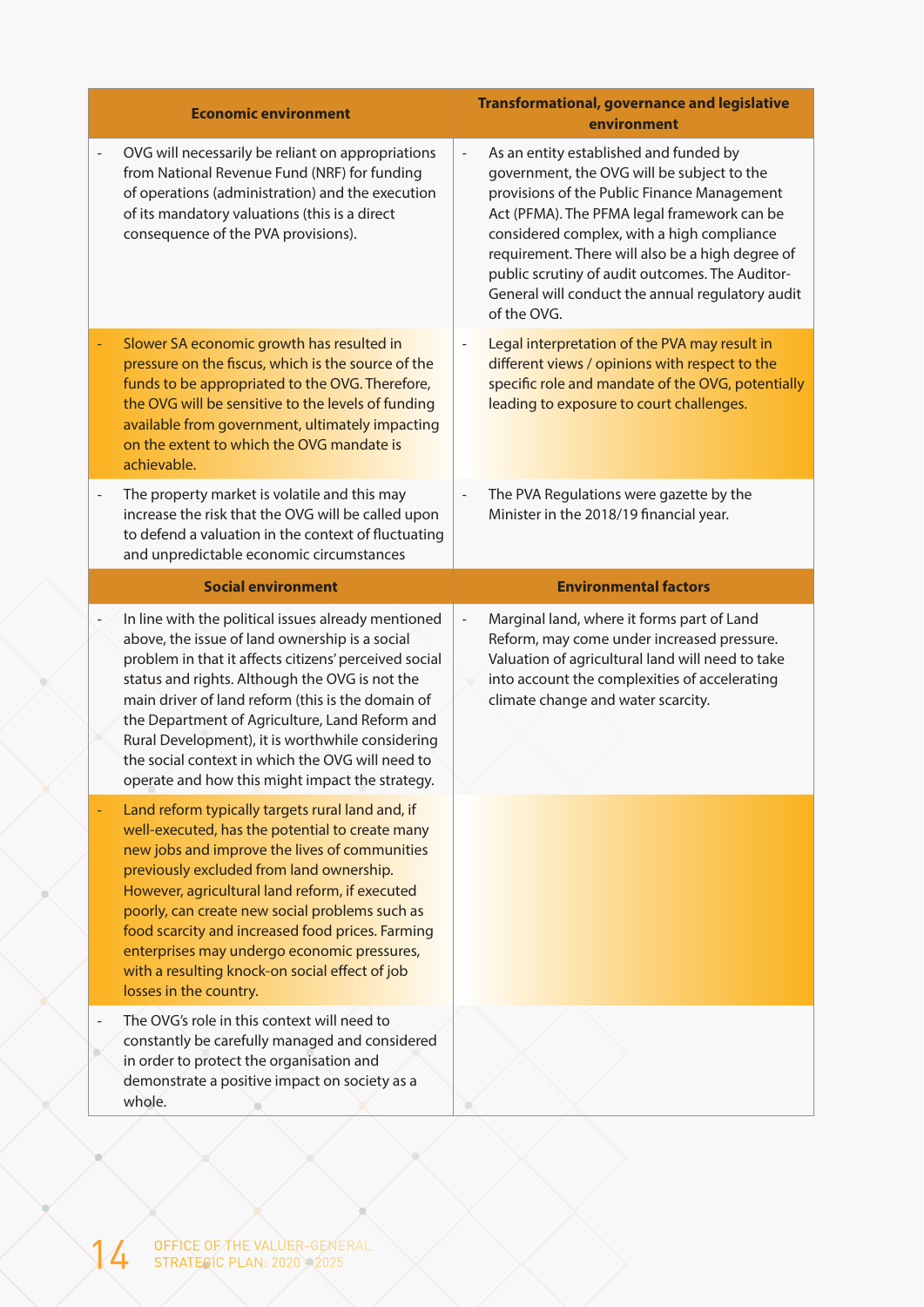### **8.2. Internal Environment Analysis**

|                                   | <b>Strengths</b>                                                                                                                                                    |                          | <b>Weakness</b>                                                                                                                        |
|-----------------------------------|---------------------------------------------------------------------------------------------------------------------------------------------------------------------|--------------------------|----------------------------------------------------------------------------------------------------------------------------------------|
| $\qquad \qquad -$                 | Importance of mandate is indisputable and will<br>provide great momentum.                                                                                           | $\overline{\phantom{a}}$ | Financial<br>Support functions capacity needs to be<br>developed                                                                       |
| Ξ                                 | <b>Existing market:</b><br>Mandatory valuations provide a guaranteed<br>revenue stream                                                                              | $\overline{a}$           | Only an interim organisational structure in place                                                                                      |
|                                   | Financial stability guaranteed by the State:<br>Budget allocation / appropriation from NRF.<br>$\bullet$                                                            |                          | New systems to be implemented, ensure<br>adequate internal control in the meantime.                                                    |
| L                                 | Professional nature of services will support<br>autonomy / impartiality:<br><b>Operational Efficiency;</b>                                                          |                          |                                                                                                                                        |
|                                   | No Government Influence in professional<br>$\bullet$<br>valuation outcomes;                                                                                         |                          |                                                                                                                                        |
|                                   | Accountability                                                                                                                                                      |                          |                                                                                                                                        |
|                                   | <b>Opportunities</b>                                                                                                                                                |                          | <b>Threats</b>                                                                                                                         |
|                                   | Potential to grow market                                                                                                                                            |                          | New institution:                                                                                                                       |
|                                   | Discretionary valuations, e.g. market OVG<br>services to rest of the state (currently limited<br>to departments by the PVA)                                         |                          | Little known, needs to build reputation<br>$\bullet$<br>and standing with customers, suppliers,<br>parliament and general public       |
|                                   | Opportunity to inform national and international                                                                                                                    | $\overline{\phantom{a}}$ | <b>Policy and Standards:</b>                                                                                                           |
| policy & standards for valuations |                                                                                                                                                                     |                          | Will require cooperation from Government<br>and SACPVP                                                                                 |
| $\overline{\phantom{a}}$          | Newly developed policies and organisational<br>structure can be tailored to best fit the new<br>institution without the baggage of legacy systems<br>and processes. | - 0                      | Reliance on government funding could impact<br>perceptions about the OVG's impartiality.                                               |
|                                   | Opportunity to profile the OVG as an enabler of<br>equitable land reform - currently a little known<br>entity with a "clean slate".                                 |                          | Land Reform process could be severely<br>compromised if valuation bottlenecks continue,<br>which will damage the reputation of the OVG |

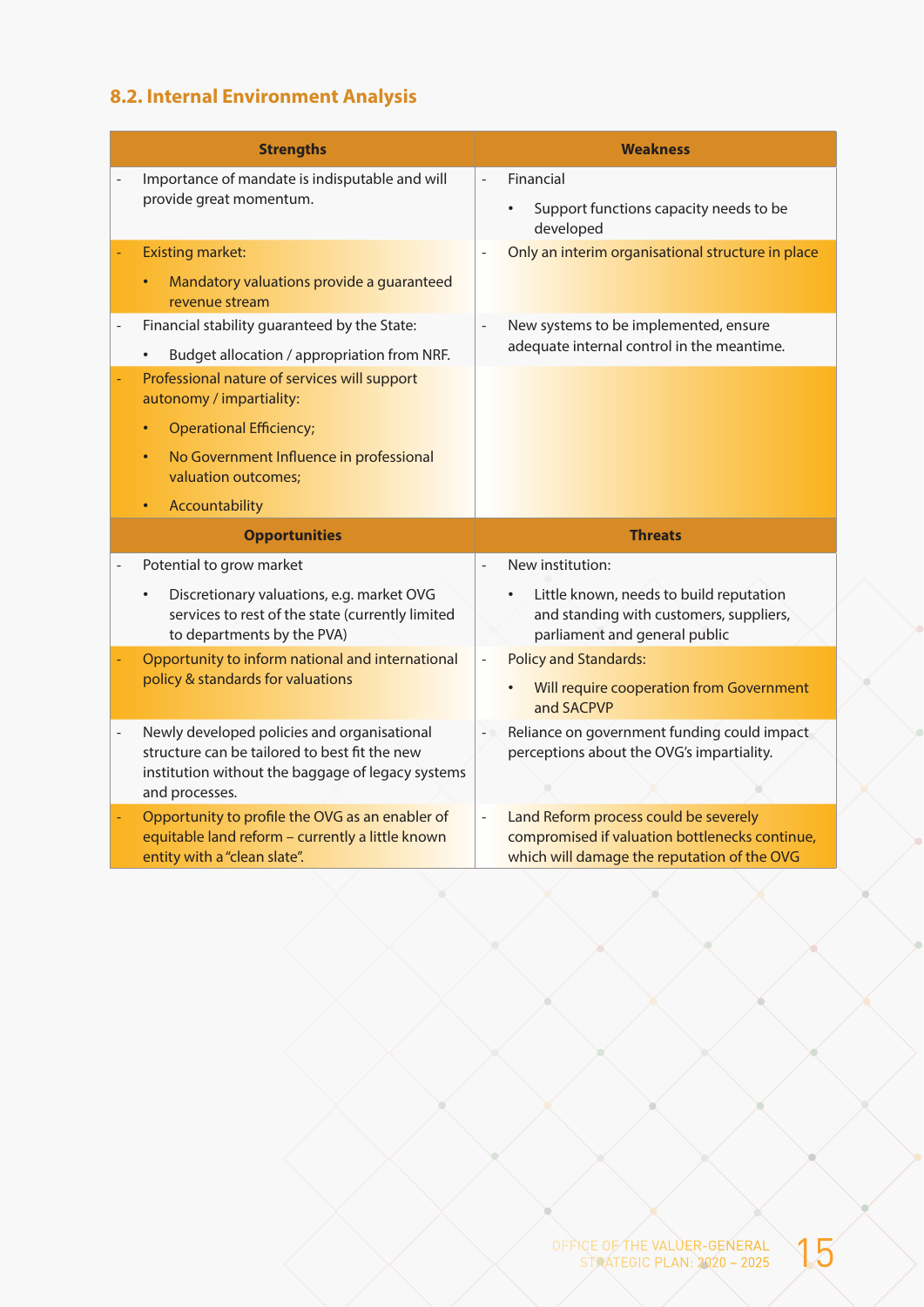### **PART C** MEASURING OUR PERFORMANCE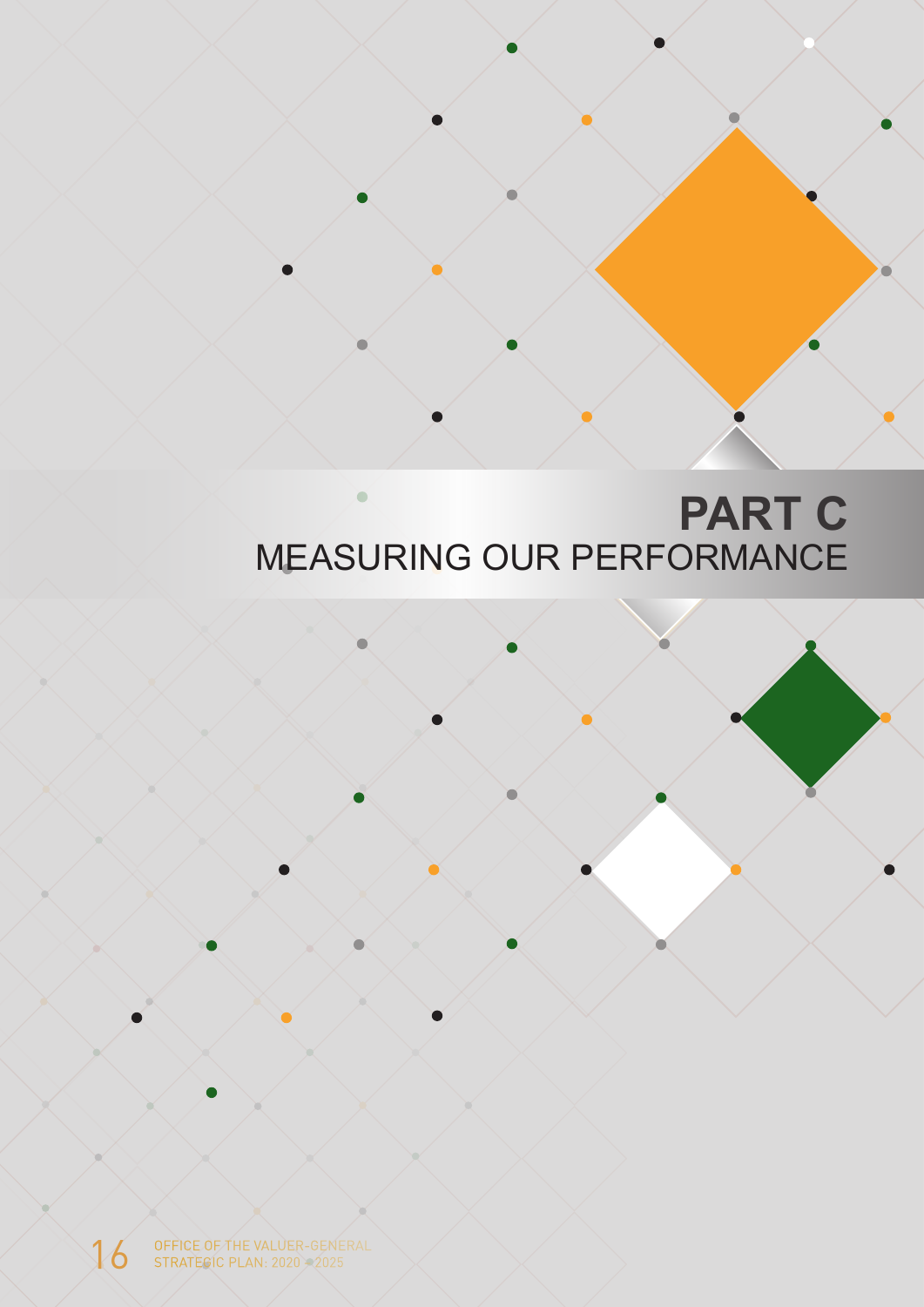# PART C: MEASURING OUR PERFORMANCE

### **9. INSTITUTIONAL PERFORMANCE INFORMATION**

#### **9.1. Measuring the Impact**

|                         | Effective land reform enabled by timeous and quality property |
|-------------------------|---------------------------------------------------------------|
| <b>Impact Statement</b> | valuations                                                    |

#### **9.2. Measuring Outcomes**

| <b>Outcome</b>                   | <b>Outcome indicator</b>                                                             | <b>Baseline</b>                | 5 year target                                                           |
|----------------------------------|--------------------------------------------------------------------------------------|--------------------------------|-------------------------------------------------------------------------|
| Just and equitable<br>valuations | Effective application of<br>the Property Valuation<br>Act (PVA) to all<br>valuations | n/a                            | Just and equitable<br>valuations                                        |
| Organisational excellence        | Improved organisational<br>performance                                               | Approved interim<br>structure  | Full staff compliment                                                   |
| Good quality data                | Accurate management<br>reporting                                                     | Centralised data<br>repository | Centralised electronic<br>database with data<br>validation capabilities |
| Promote ethical conduct          | <b>Effective Corruption</b><br>and Fraud prevention<br>mechanisms<br>implemented     | n/a                            | Full implementation of<br>Corruption and fraud<br>prevention mechanism  |

#### **9.3 Explanation of planned performance over the five year planning period**

The issue of Land Reform is increasing in urgency. The Office of the Valuer-General is therefore, in line with its mandate, tasked to ensure that just and equitable valuations are completed with efficiency and at high quality standards. This will ensure that land reform transactions are fast tracked and consequently contribute positively to the National Development Plan (NDP), Medium Term Strategic Framework (MTSF) and the development priorities of government. This will ensure that timeous and quality valuations are delivered and will therefore contribute to the achievement of the intended impact.

The indicators put more emphasis on compliance with the PVA, organisational performance, accurate reporting and ethical standards. This is to ensure that the achievement of the indicators will result in the office realising the set outcomes. Funding from the NRF and the capacitation of the OVG will see the office achieve the 5 year targets.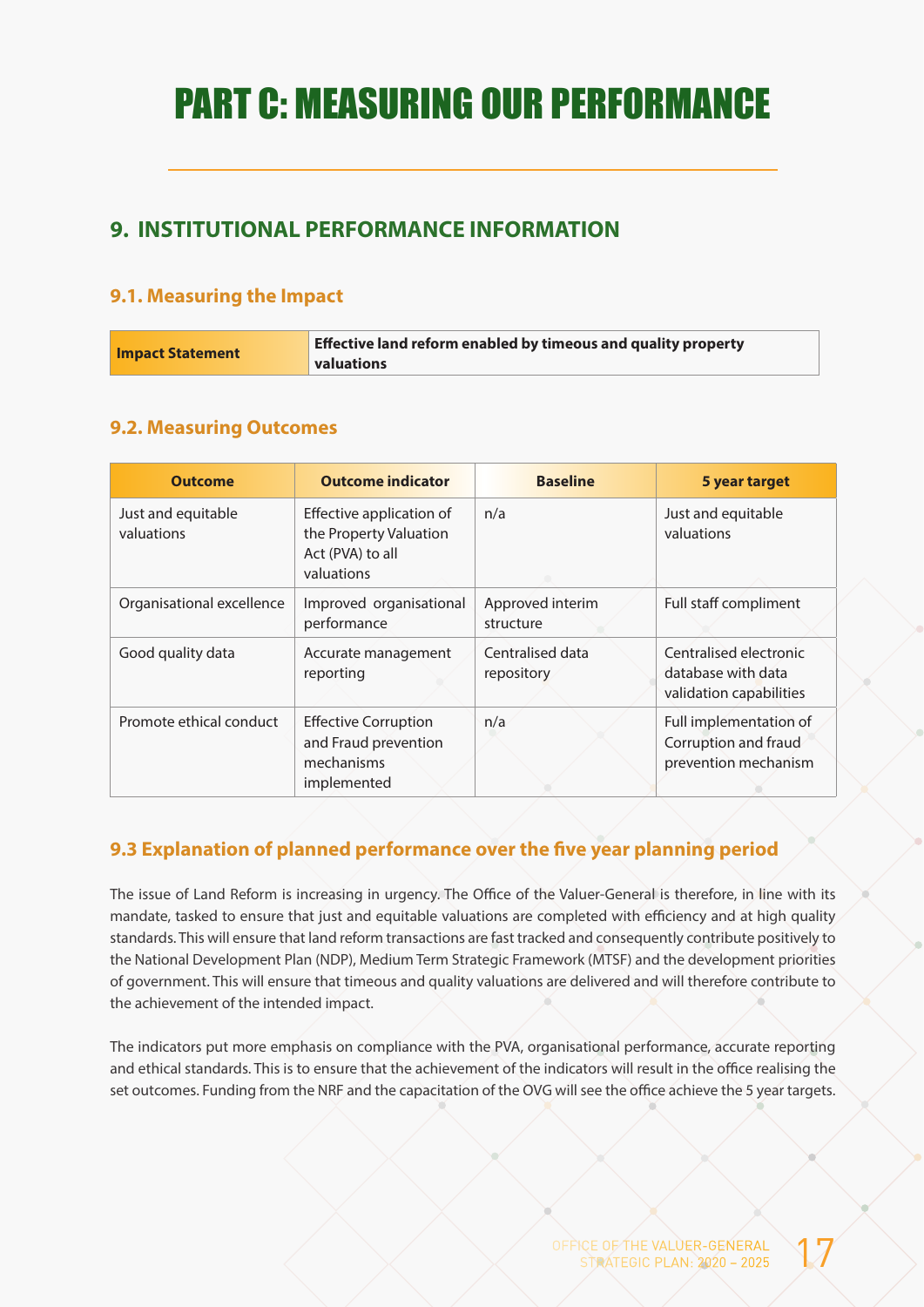### **10. KEY RISKS**

| Outcome                          | <b>Key Risk</b>                                                                                                         | <b>Risk mitigation</b>                                                                                                                                                                                                |
|----------------------------------|-------------------------------------------------------------------------------------------------------------------------|-----------------------------------------------------------------------------------------------------------------------------------------------------------------------------------------------------------------------|
| Just and equitable valuations    | Failure to complete all valuation<br>instructions from any of the OVG<br>clients                                        | The Service Level Agreemet (SLA's)<br>with each client will specify the<br>maximum number of valuations<br>instruction per quarter. This will be<br>informed by the OVG's capacity to<br>deliver on all instructions. |
| <b>Organisational Excellence</b> | Lack of guarantees on the Change<br>Management impact                                                                   | Implement continuous and<br>proactive Change Management<br>as part of a permanent functional<br>structure and appoint Change<br>Agents.                                                                               |
| Good Quality Data                | This is dependent on the successful<br>implementation of a Data<br>Management System, which is yet<br>to be implemented | Ensure well defined and effecient<br>business processes with supporting<br>business rules, including sound<br>data validation controls.<br>Conduct a Data Cleansing exercise<br>prior to system implementation.       |
| <b>Promote Ethical Conduct</b>   | There are no guarantees that<br>unethical conduct can be<br>eliminated.                                                 | Redefine OVG processes to reduce<br>direct interaction with external<br>stakeholders.                                                                                                                                 |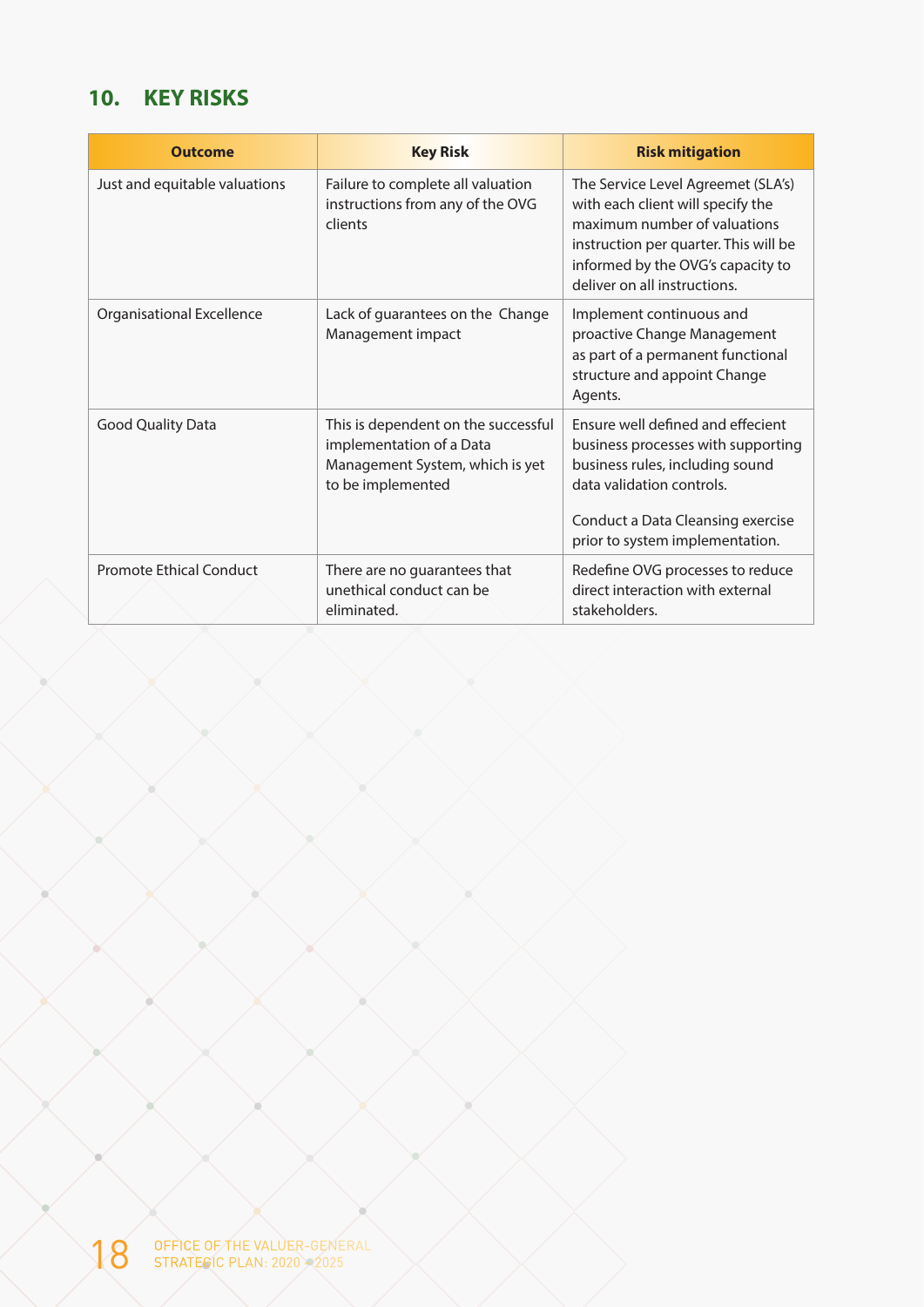### **PART D** TECHNICAL INDICATOR DESCRIPTION (TID)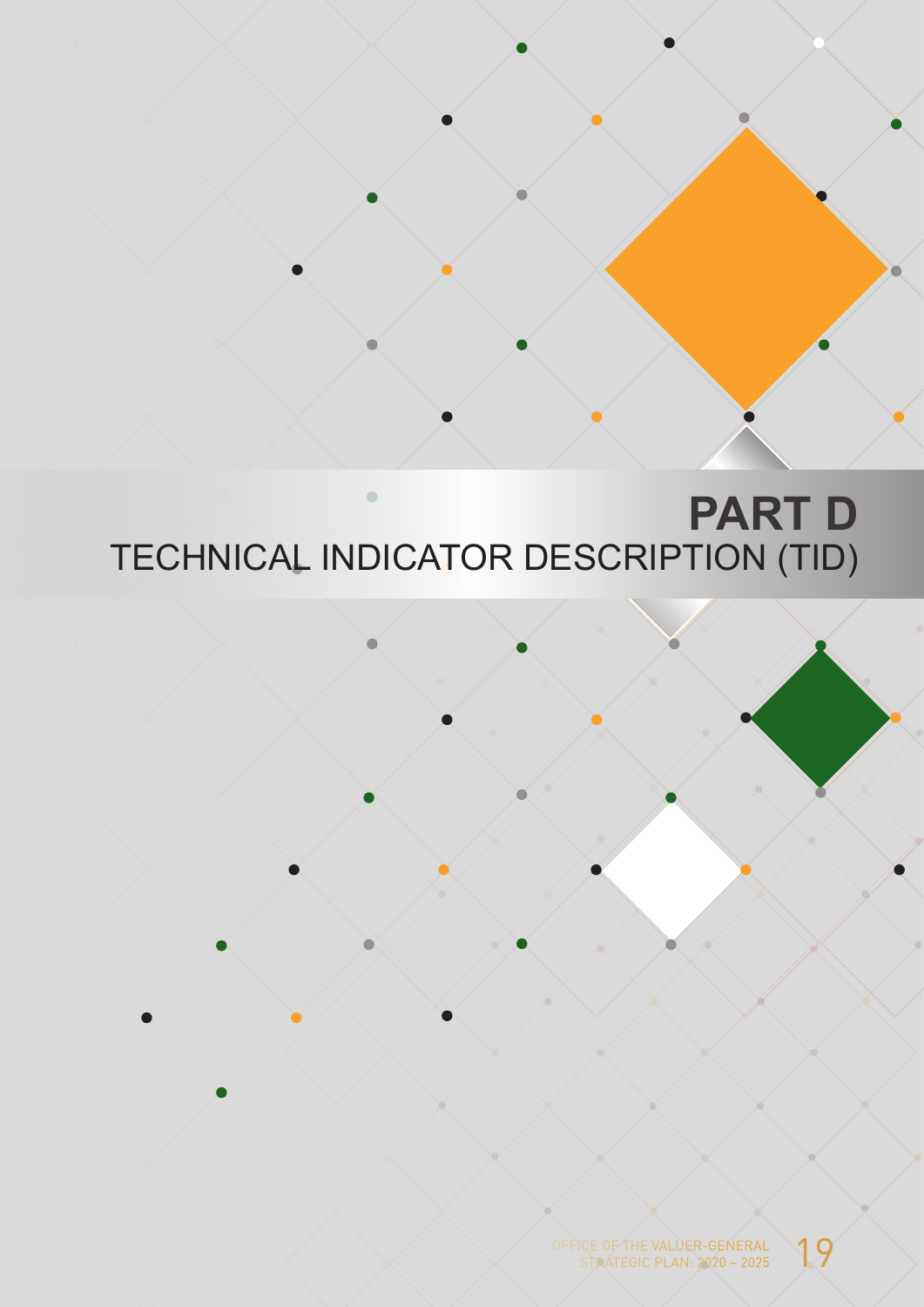# Part D: Technical Indicator Description (TID)

#### **Outcome Indicator: 1**

| <b>Indicator Title</b>                                       | Effective application of the PVA to all valuations                                                                                                                                                                   |
|--------------------------------------------------------------|----------------------------------------------------------------------------------------------------------------------------------------------------------------------------------------------------------------------|
| <b>Definition</b>                                            | This refers to all valuations that are compliant with the requirements of the<br>Property Valuation Act and the related Regulations thereof. Effectiveness<br>refers to compliance with the PVA compliance checklist |
| Source of data                                               | OVG valuation records                                                                                                                                                                                                |
| <b>Method of Calculation/</b><br><b>Assessment</b>           | Simple count of valuation compliance checklists                                                                                                                                                                      |
| <b>Means of verification</b>                                 | Valuation compliance checklists                                                                                                                                                                                      |
| <b>Assumptions</b>                                           | Completion of compliance checklist,                                                                                                                                                                                  |
| <b>Disaggregation of Beneficiaries</b><br>(where applicable) | N/A                                                                                                                                                                                                                  |
| <b>Spatial Transformation (where</b><br>applicable)          | Improve the delivery of land reform programmes in South Africa                                                                                                                                                       |
| <b>Reporting Cycle</b>                                       | Annual progress against the five-year target                                                                                                                                                                         |
| <b>Desired Performance</b>                                   | just and equitable valuations                                                                                                                                                                                        |
| <b>Indicator Responsibility</b>                              | Valuer-General                                                                                                                                                                                                       |

#### **Outcome Indicator: 2**

| <b>Indicator Title</b>                                       | Improved organisational performance                                                                      |
|--------------------------------------------------------------|----------------------------------------------------------------------------------------------------------|
| <b>Definition</b>                                            | This refers to improvement regarding the performance of the organisation<br>from its current performance |
| <b>Source of data</b>                                        | Performance reports, Approved structure                                                                  |
| <b>Method of Calculation/</b><br><b>Assessment</b>           | Simple count                                                                                             |
| <b>Means of verification</b>                                 | Signed and dated Performance reports, Approved structure                                                 |
| <b>Assumptions</b>                                           | Structure and project is approved, filled vacancies                                                      |
| <b>Disaggregation of Beneficiaries</b><br>(where applicable) | N/A                                                                                                      |
| <b>Spatial Transformation (where</b><br>applicable)          | N/A                                                                                                      |
| <b>Reporting Cycle</b>                                       | Annual progress against the five-year target                                                             |
| <b>Desired Performance</b>                                   | Full staff compliment                                                                                    |
| <b>Indicator Responsibility</b>                              | Valuer-General                                                                                           |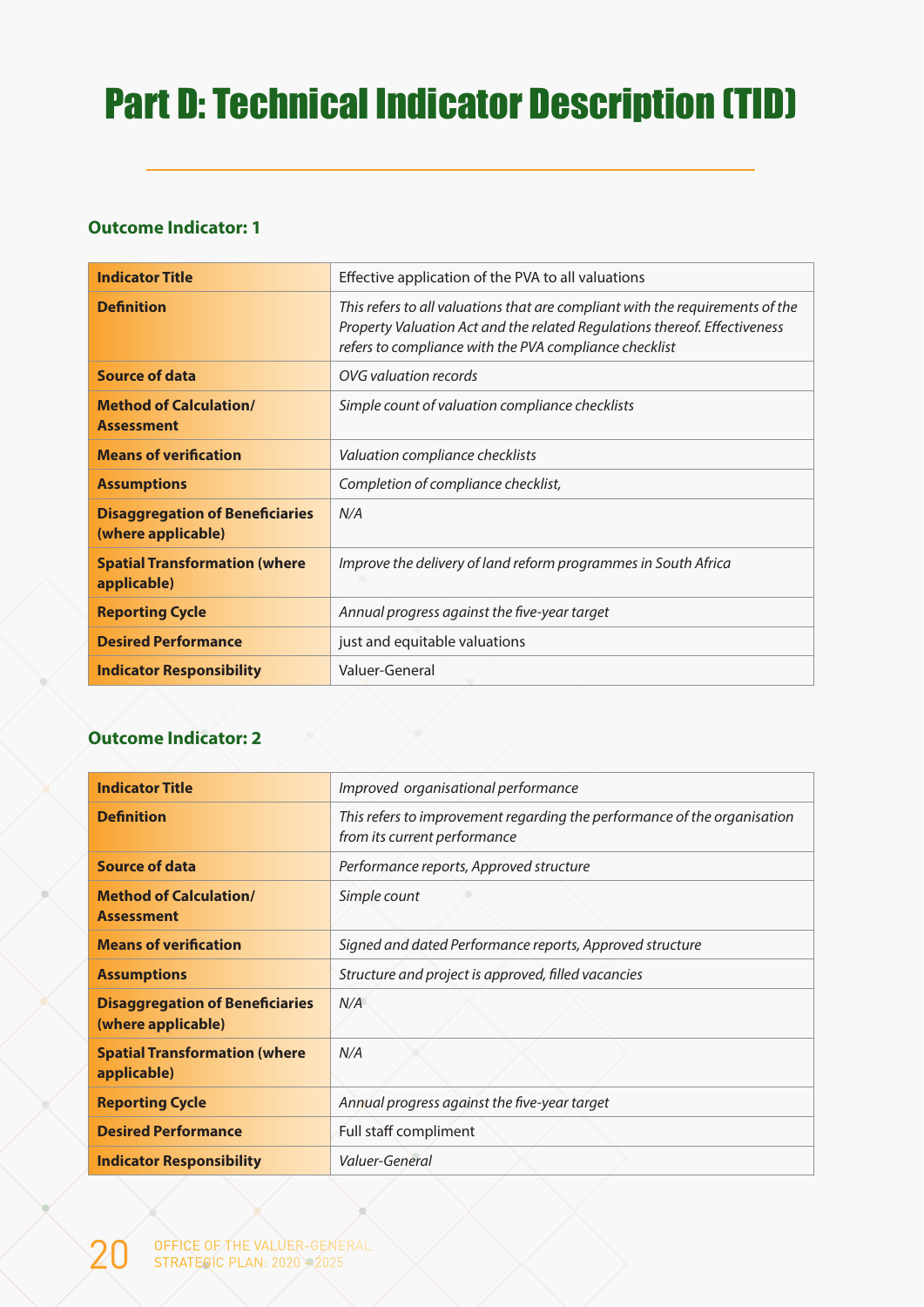#### **Outcome Indicator: 3**

| <b>Indicator Title</b>                                       | Accurate management reporting                                             |
|--------------------------------------------------------------|---------------------------------------------------------------------------|
| <b>Definition</b>                                            | This refers to the provision of complete, reliable and useful information |
| <b>Source of data</b>                                        | OVG Records                                                               |
| <b>Method of Calculation/</b><br><b>Assessment</b>           | Simple count                                                              |
| <b>Means of verification</b>                                 | Approved reports                                                          |
| <b>Assumptions</b>                                           | Data Standard Operating Procedures (SOPs) enforced                        |
| <b>Disaggregation of Beneficiaries</b><br>(where applicable) | N/A                                                                       |
| <b>Spatial Transformation (where</b><br>applicable)          | N/A                                                                       |
| <b>Reporting Cycle</b>                                       | Annual progress against the five-year target                              |
| <b>Desired Performance</b>                                   | Centralised electronic database with data validation capabilities         |
| <b>Indicator Responsibility</b>                              | Valuer-General                                                            |

#### **Outcome Indicator: 4**

| <b>Indicator Title</b>                                       | Effective Corruption and Fraud prevention mechanisms implemented                                                         |
|--------------------------------------------------------------|--------------------------------------------------------------------------------------------------------------------------|
| <b>Definition</b>                                            | This refers to ensuring that corruption and fraud prevention mechanisms<br>are implemented                               |
| <b>Source of data</b>                                        | The effective implementation refers to ensuring that corruption and fraud<br>prevention mechanisms are fully implemented |
| <b>Method of Calculation/</b><br><b>Assessment</b>           | Simple count                                                                                                             |
| <b>Means of verification</b>                                 | Report on corruption and fraud mechanisms                                                                                |
| <b>Assumptions</b>                                           | Corruption and fraud policy is approved                                                                                  |
| <b>Disaggregation of Beneficiaries</b><br>(where applicable) | A corruption and fraud policy is drafted and approved                                                                    |
| <b>Spatial Transformation (where</b><br>applicable)          | N/A                                                                                                                      |
| <b>Reporting Cycle</b>                                       | Annual progress against the five-year target                                                                             |
| <b>Desired performance</b>                                   | Corruption and Fraud prevention mechanisms implemented                                                                   |
| <b>Indicator responsibility</b>                              | Valuer-General                                                                                                           |

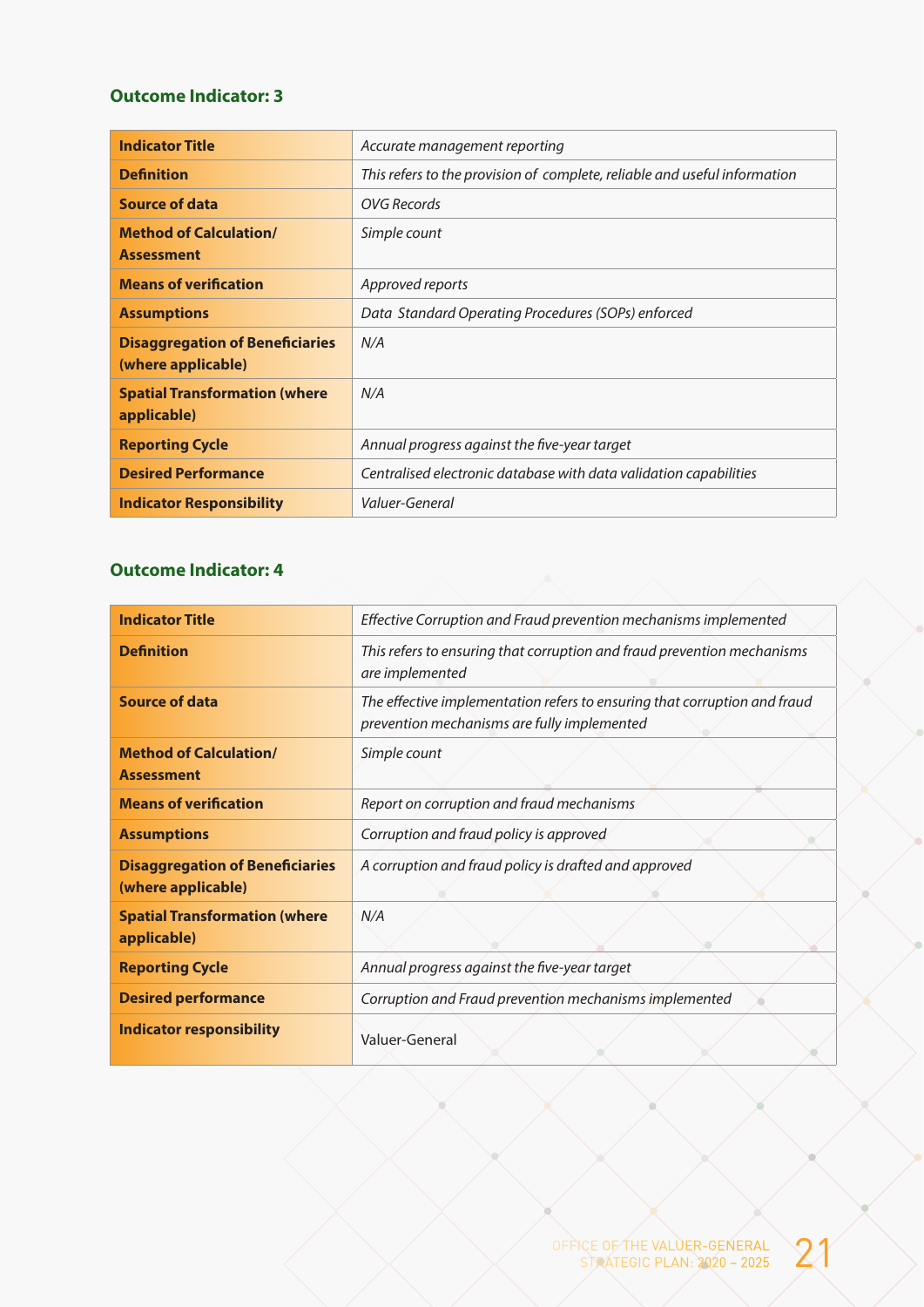

22 OFFICE OF THE VALUER-GENERAL<br>STRATEGIC PLAN: 2020 – 2025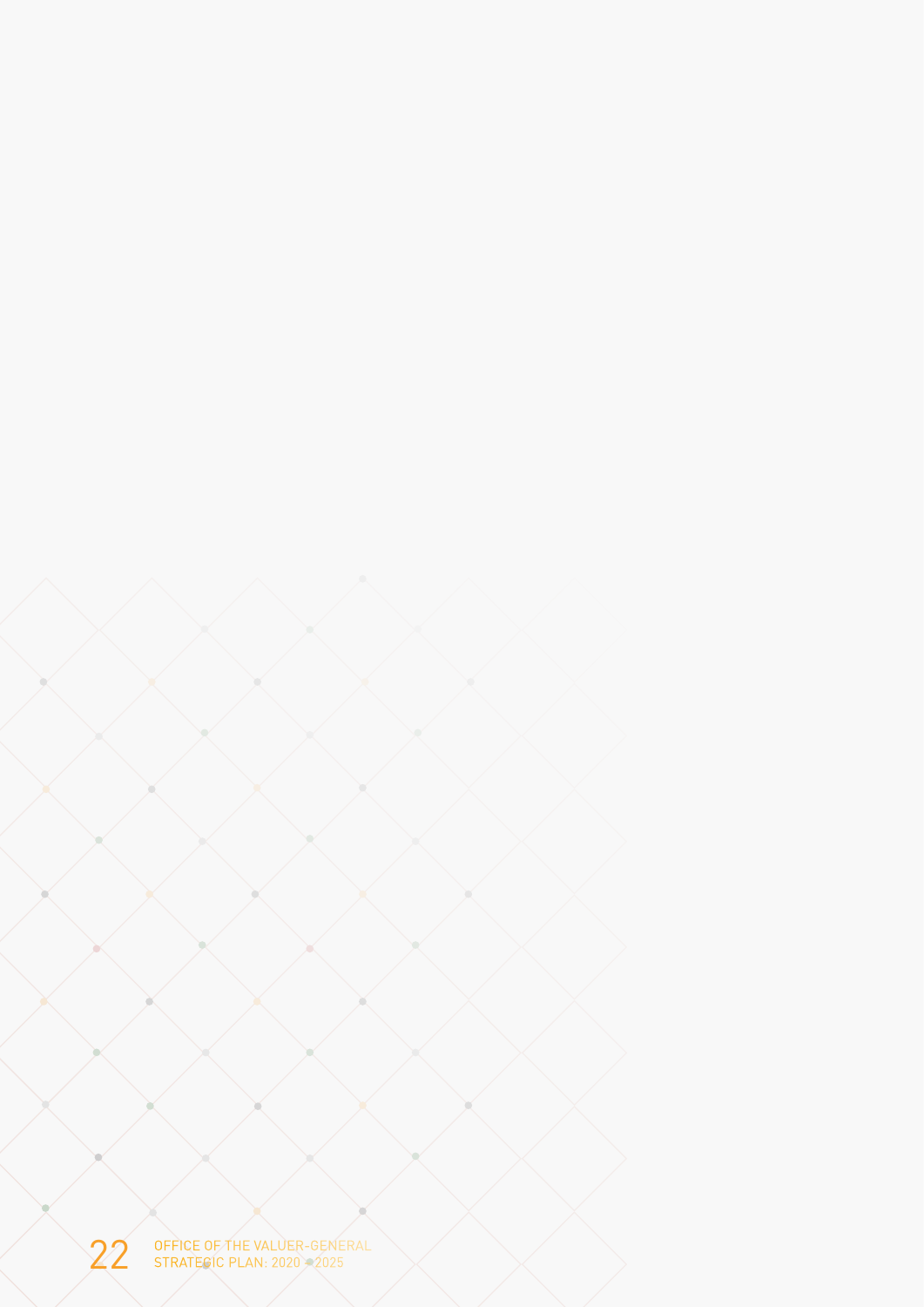